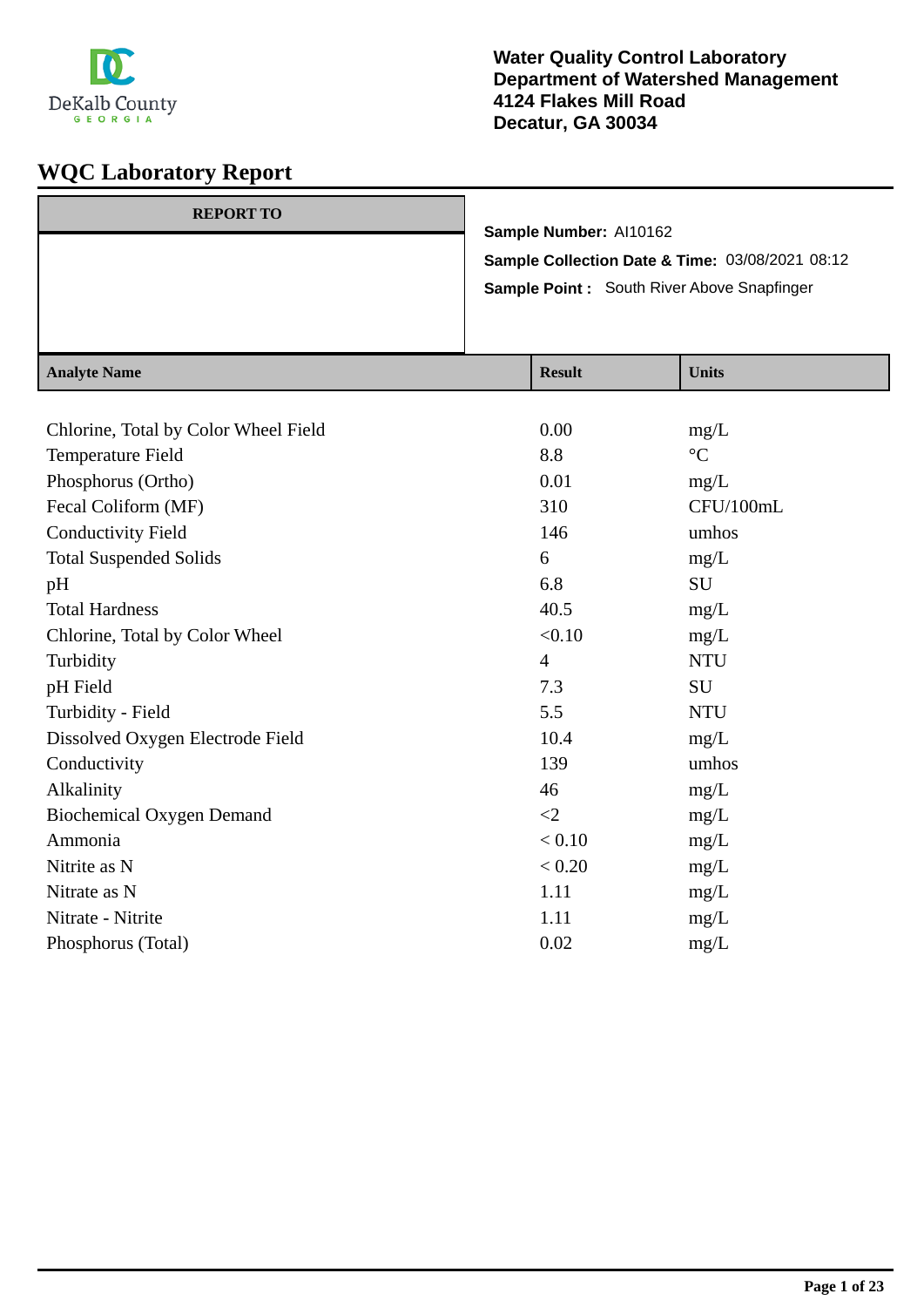

| $A$ notre Nome   |                                                 | $\mathbf{D}_{\alpha}$ . 14 | $\mathbf{H}$ <sub>m</sub> : $\mathbf{L}$ |
|------------------|-------------------------------------------------|----------------------------|------------------------------------------|
|                  | Sample Point: South River Below Snapfinger      |                            |                                          |
|                  | Sample Collection Date & Time: 03/08/2021 11:38 |                            |                                          |
| <b>REPORT TO</b> |                                                 | Sample Number: Al10163     |                                          |

| <b>Analyte Name</b>                  | <b>Result</b> | <b>Units</b>      |
|--------------------------------------|---------------|-------------------|
|                                      |               |                   |
| Fecal Coliform (MF)                  | 280           | CFU/100mL         |
| <b>Total Hardness</b>                | 72.4          | mg/L              |
| pH                                   | 7.0           | <b>SU</b>         |
| Chlorine, Total by Color Wheel       | < 0.10        | mg/L              |
| Chlorine, Total by Color Wheel Field | 0.00          | mg/L              |
| <b>Total Suspended Solids</b>        | 5             | mg/L              |
| Phosphorus (Ortho)                   | 0.02          | mg/L              |
| <b>Conductivity Field</b>            | 238           | umhos             |
| <b>Biochemical Oxygen Demand</b>     | $\mathbf{2}$  | mg/L              |
| Turbidity                            | 3             | <b>NTU</b>        |
| Turbidity - Field                    | 5.1           | <b>NTU</b>        |
| Dissolved Oxygen Electrode Field     | 10.0          | mg/L              |
| Nitrate - Nitrite                    | 2.01          | mg/L              |
| Nitrate as N                         | 2.01          | mg/L              |
| Nitrite as N                         | < 0.20        | mg/L              |
| Phosphorus (Total)                   | 0.04          | mg/L              |
| Alkalinity                           | 48            | mg/L              |
| pH Field                             | 7.5           | SU                |
| Conductivity                         | 222           | umhos             |
| Ammonia                              | < 0.10        | mg/L              |
| Temperature Field                    | 12.2          | $^{\circ}{\rm C}$ |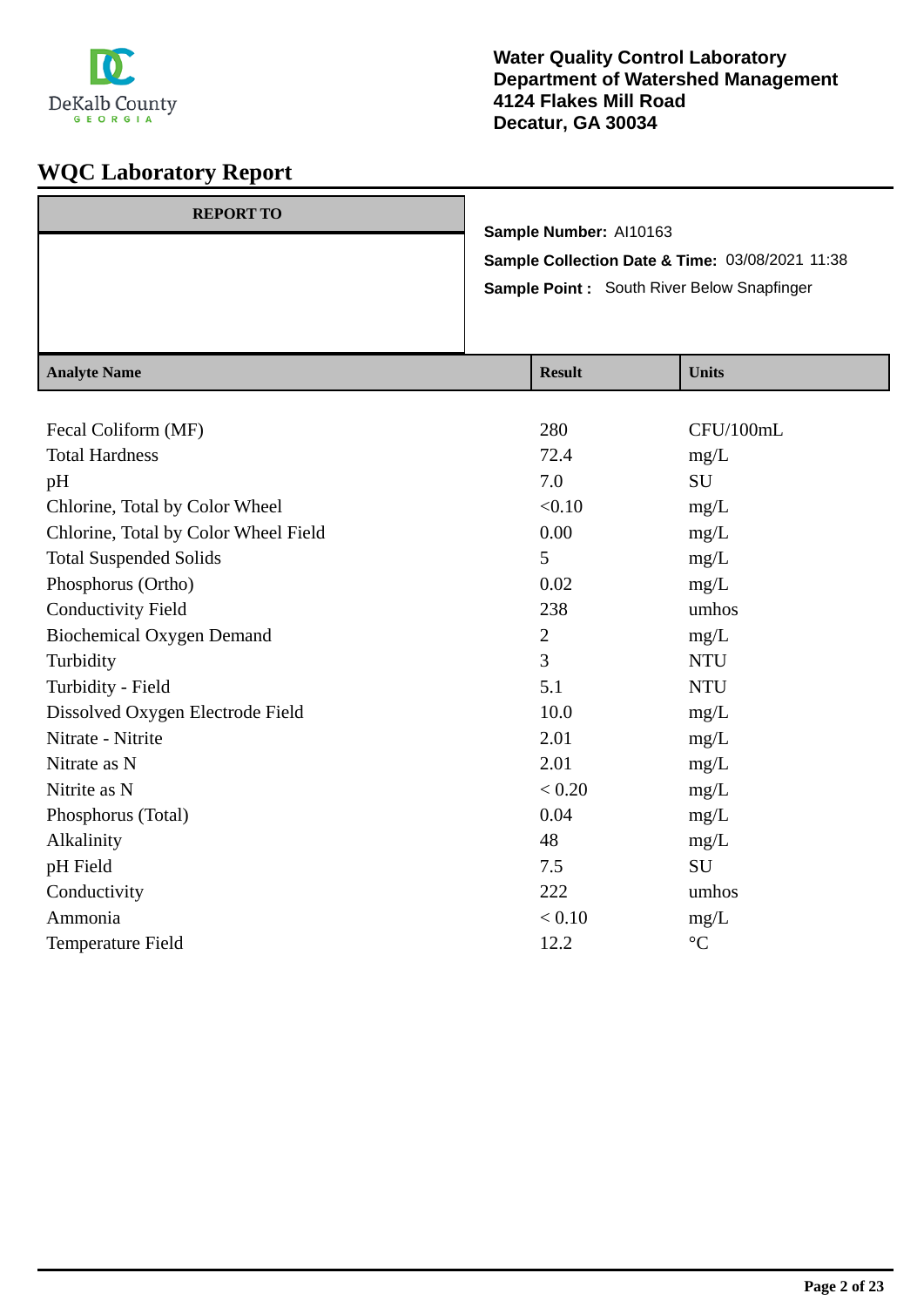

| <b>REPORT TO</b> |                                                 |
|------------------|-------------------------------------------------|
|                  | Sample Number: Al10164                          |
|                  | Sample Collection Date & Time: 03/08/2021 09:54 |
|                  | Sample Point: South River Above LAS             |
|                  |                                                 |
|                  |                                                 |

| <b>Analyte Name</b>                  | <b>Result</b>  | <b>Units</b>    |
|--------------------------------------|----------------|-----------------|
|                                      |                |                 |
| pH                                   | 7.1            | SU              |
| Chlorine, Total by Color Wheel       | < 0.10         | mg/L            |
| <b>Total Hardness</b>                | 40.5           | mg/L            |
| Alkalinity                           | 42             | mg/L            |
| <b>Total Suspended Solids</b>        | $\mathbf{1}$   | mg/L            |
| Turbidity - Field                    | 4.3            | <b>NTU</b>      |
| <b>Conductivity Field</b>            | 225            | umhos           |
| Phosphorus (Ortho)                   | 0.02           | mg/L            |
| Ammonia                              | < 0.10         | mg/L            |
| Chlorine, Total by Color Wheel Field | 0.00           | mg/L            |
| Fecal Coliform (MF)                  | 520            | CFU/100mL       |
| Dissolved Oxygen Electrode Field     | 10.6           | mg/L            |
| Nitrate - Nitrite                    | 3.09           | mg/L            |
| Nitrate as N                         | 3.09           | mg/L            |
| Nitrite as N                         | < 0.20         | mg/L            |
| Conductivity                         | 215            | umhos           |
| Phosphorus (Total)                   | 0.03           | mg/L            |
| <b>Biochemical Oxygen Demand</b>     | $\overline{2}$ | mg/L            |
| pH Field                             | 7.2            | <b>SU</b>       |
| Turbidity                            | 3              | <b>NTU</b>      |
| Temperature Field                    | 10.3           | $\rm ^{\circ}C$ |
|                                      |                |                 |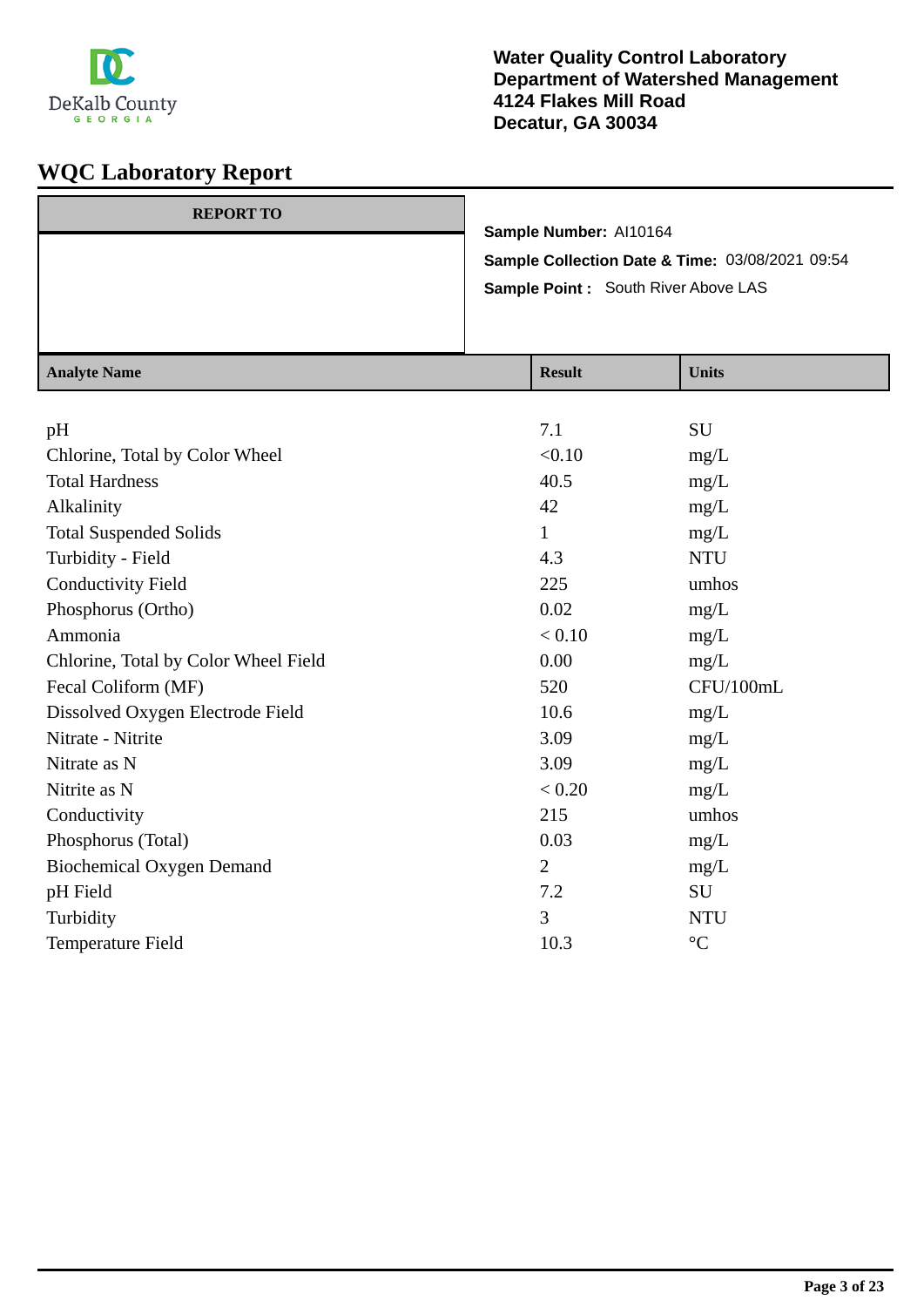

| <b>REPORT TO</b> |                                                                                         | Sample Number: Al10165                  |                                          |
|------------------|-----------------------------------------------------------------------------------------|-----------------------------------------|------------------------------------------|
|                  | Sample Collection Date & Time: 03/08/2021 10:13<br>Sample Point : South River Below LAS |                                         |                                          |
|                  |                                                                                         |                                         |                                          |
|                  |                                                                                         |                                         |                                          |
| $A$ notre Nome   |                                                                                         | $\mathbf{D}_{\alpha\alpha\gamma\gamma}$ | $\mathbf{H}$ <sub>1</sub> : $\mathbf{L}$ |

| <b>Analyte Name</b>                  | <b>Result</b>  | <b>Units</b>    |
|--------------------------------------|----------------|-----------------|
|                                      |                |                 |
| Chlorine, Total by Color Wheel Field | 0.00           | mg/L            |
| Alkalinity                           | 45             | mg/L            |
| <b>Total Hardness</b>                | 50.2           | mg/L            |
| Chlorine, Total by Color Wheel       | < 0.10         | mg/L            |
| <b>Total Suspended Solids</b>        | 8              | mg/L            |
| Turbidity - Field                    | 5.4            | <b>NTU</b>      |
| Fecal Coliform (MF)                  | 140            | CFU/100mL       |
| Turbidity                            | $\overline{4}$ | <b>NTU</b>      |
| Phosphorus (Ortho)                   | 0.02           | mg/L            |
| <b>Conductivity Field</b>            | 228            | umhos           |
| pH Field                             | 7.5            | SU              |
| pH                                   | 7.0            | SU              |
| Nitrate - Nitrite                    | 5.19           | mg/L            |
| Dissolved Oxygen Electrode Field     | 10.1           | mg/L            |
| <b>Biochemical Oxygen Demand</b>     | $\overline{2}$ | mg/L            |
| Phosphorus (Total)                   | 0.04           | mg/L            |
| Ammonia                              | < 0.10         | mg/L            |
| Conductivity                         | 219            | umhos           |
| Nitrite as N                         | < 0.20         | mg/L            |
| Nitrate as N                         | 5.19           | mg/L            |
| Temperature Field                    | 10.9           | $\rm ^{\circ}C$ |
|                                      |                |                 |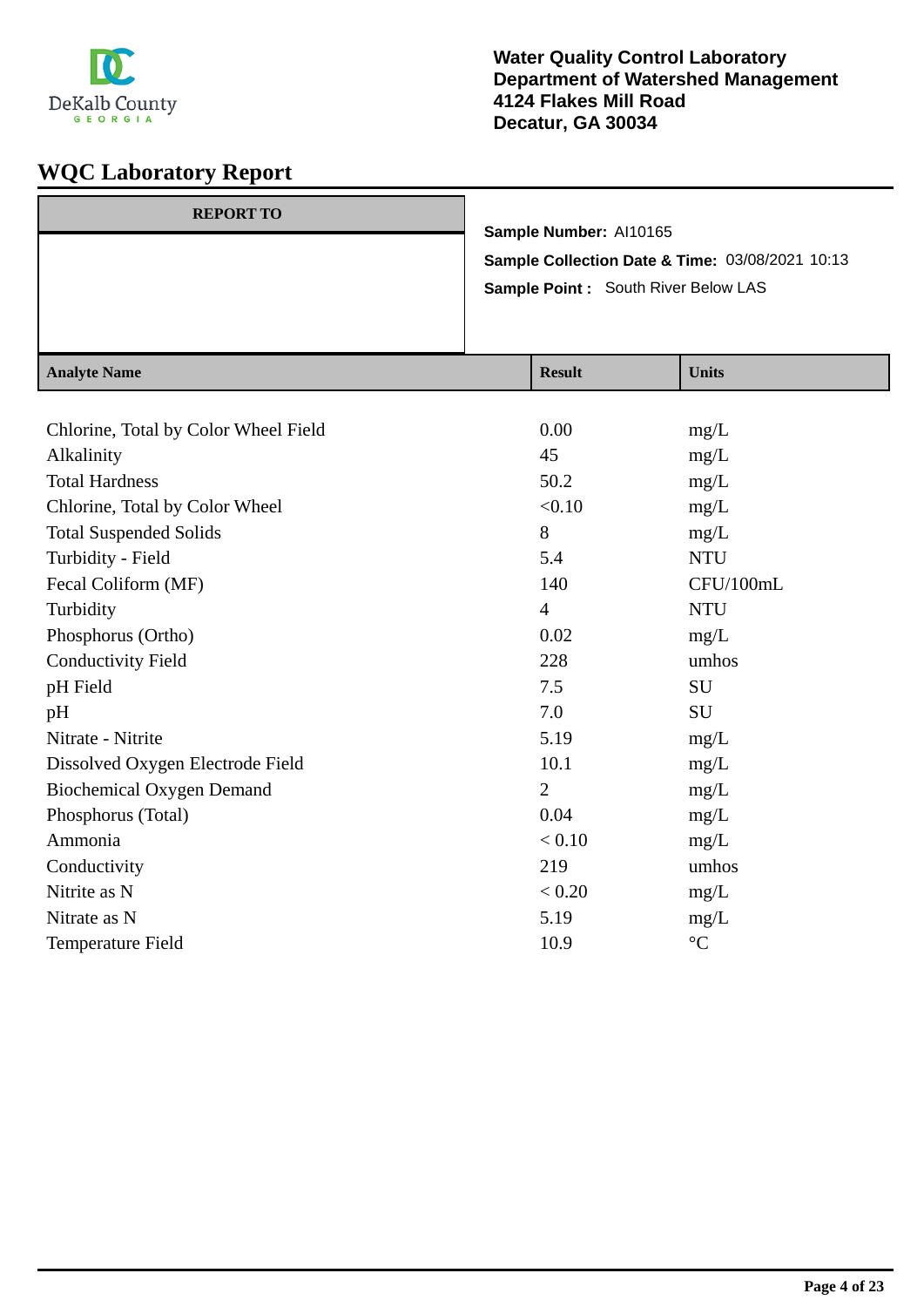

| <b>REPORT TO</b> |                                                 |
|------------------|-------------------------------------------------|
|                  | Sample Number: Al10166                          |
|                  | Sample Collection Date & Time: 03/08/2021 10:45 |
|                  | Sample Point: South River Below Pole Bridge     |
|                  |                                                 |
|                  |                                                 |

| <b>Analyte Name</b>                  | <b>Result</b>  | <b>Units</b>    |
|--------------------------------------|----------------|-----------------|
|                                      |                |                 |
| Nitrate as N                         | 4.53           | mg/L            |
| Chlorine, Total by Color Wheel       | < 0.10         | mg/L            |
| Chlorine, Total by Color Wheel Field | 0.00           | mg/L            |
| <b>Total Hardness</b>                | 67.7           | mg/L            |
| pH                                   | 7.0            | SU              |
| Alkalinity                           | 43             | mg/L            |
| <b>Total Suspended Solids</b>        | 5              | mg/L            |
| Turbidity - Field                    | 6.5            | <b>NTU</b>      |
| <b>Conductivity Field</b>            | 236            | umhos           |
| Phosphorus (Ortho)                   | 0.02           | mg/L            |
| Fecal Coliform (MF)                  | 290            | CFU/100mL       |
| Temperature Field                    | 11.1           | $\rm ^{\circ}C$ |
| Turbidity                            | $\overline{4}$ | <b>NTU</b>      |
| Dissolved Oxygen Electrode Field     | 10.4           | mg/L            |
| pH Field                             | 7.5            | SU              |
| <b>Biochemical Oxygen Demand</b>     | $\overline{2}$ | mg/L            |
| Phosphorus (Total)                   | 0.04           | mg/L            |
| Ammonia                              | < 0.10         | mg/L            |
| Conductivity                         | 227            | umhos           |
| Nitrite as N                         | < 0.20         | mg/L            |
| Nitrate - Nitrite                    | 4.53           | mg/L            |
|                                      |                |                 |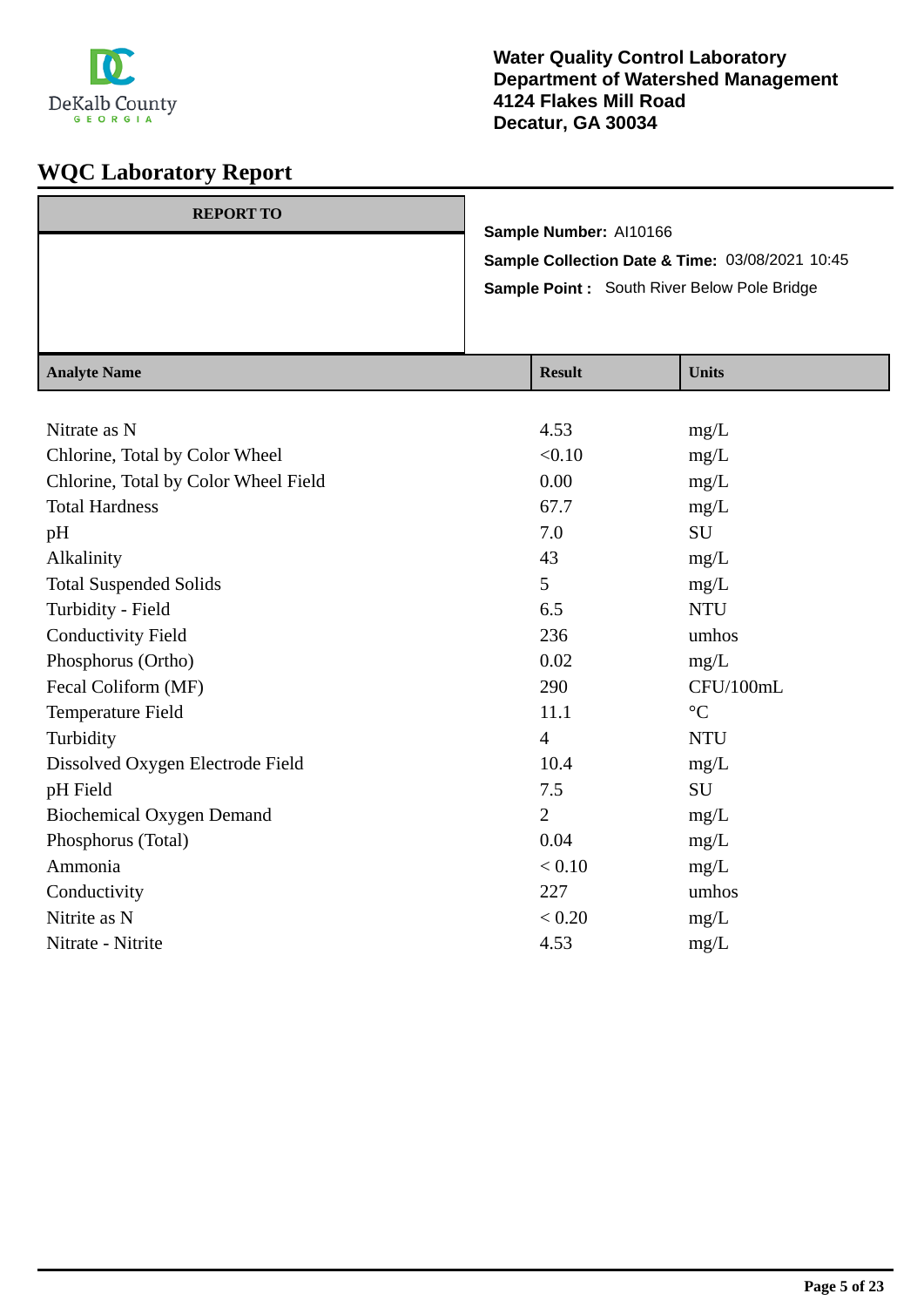

 $\frac{1}{\text{Rank}}$ 

| <b>REPORT TO</b> |                                                    |
|------------------|----------------------------------------------------|
|                  | Sample Number: Al10167                             |
|                  | Sample Collection Date & Time: 03/08/2021 11:02    |
|                  | <b>Sample Point:</b> Pole Bridge Creek Abv LAS #10 |
|                  |                                                    |
|                  |                                                    |

| Nitrate - Nitrite<br>0.34<br>mg/L<br>Alkalinity<br>30<br>mg/L<br>CFU/100mL<br>Fecal Coliform (MF)<br>170<br><b>Conductivity Field</b><br>84<br>umhos<br>6.9<br>Turbidity - Field<br><b>NTU</b><br>3<br><b>Total Suspended Solids</b><br>mg/L<br>Chlorine, Total by Color Wheel<br>< 0.10<br>mg/L<br>6.8<br>SU<br>pH<br>28.1<br><b>Total Hardness</b><br>mg/L<br>0.01<br>Phosphorus (Ortho)<br>mg/L<br>7.5<br><b>SU</b><br>pH Field<br>$\rm ^{\circ}C$<br>10.1<br>Temperature Field<br>0.00<br>Chlorine, Total by Color Wheel Field<br>mg/L<br>10.6<br>Dissolved Oxygen Electrode Field<br>mg/L<br><b>NTU</b><br>Turbidity<br>$\overline{4}$<br><b>Biochemical Oxygen Demand</b><br>$\leq$ 2<br>mg/L<br>Phosphorus (Total)<br>0.02<br>mg/L<br>Ammonia<br>< 0.10<br>mg/L<br>80<br>umhos<br>Conductivity<br>Nitrite as N<br>< 0.20<br>mg/L | <b>Analyte Name</b> | <b>Result</b> | <b>Units</b> |
|-----------------------------------------------------------------------------------------------------------------------------------------------------------------------------------------------------------------------------------------------------------------------------------------------------------------------------------------------------------------------------------------------------------------------------------------------------------------------------------------------------------------------------------------------------------------------------------------------------------------------------------------------------------------------------------------------------------------------------------------------------------------------------------------------------------------------------------------|---------------------|---------------|--------------|
|                                                                                                                                                                                                                                                                                                                                                                                                                                                                                                                                                                                                                                                                                                                                                                                                                                         |                     |               |              |
|                                                                                                                                                                                                                                                                                                                                                                                                                                                                                                                                                                                                                                                                                                                                                                                                                                         |                     |               |              |
|                                                                                                                                                                                                                                                                                                                                                                                                                                                                                                                                                                                                                                                                                                                                                                                                                                         |                     |               |              |
|                                                                                                                                                                                                                                                                                                                                                                                                                                                                                                                                                                                                                                                                                                                                                                                                                                         |                     |               |              |
|                                                                                                                                                                                                                                                                                                                                                                                                                                                                                                                                                                                                                                                                                                                                                                                                                                         |                     |               |              |
|                                                                                                                                                                                                                                                                                                                                                                                                                                                                                                                                                                                                                                                                                                                                                                                                                                         |                     |               |              |
|                                                                                                                                                                                                                                                                                                                                                                                                                                                                                                                                                                                                                                                                                                                                                                                                                                         |                     |               |              |
|                                                                                                                                                                                                                                                                                                                                                                                                                                                                                                                                                                                                                                                                                                                                                                                                                                         |                     |               |              |
|                                                                                                                                                                                                                                                                                                                                                                                                                                                                                                                                                                                                                                                                                                                                                                                                                                         |                     |               |              |
|                                                                                                                                                                                                                                                                                                                                                                                                                                                                                                                                                                                                                                                                                                                                                                                                                                         |                     |               |              |
|                                                                                                                                                                                                                                                                                                                                                                                                                                                                                                                                                                                                                                                                                                                                                                                                                                         |                     |               |              |
|                                                                                                                                                                                                                                                                                                                                                                                                                                                                                                                                                                                                                                                                                                                                                                                                                                         |                     |               |              |
|                                                                                                                                                                                                                                                                                                                                                                                                                                                                                                                                                                                                                                                                                                                                                                                                                                         |                     |               |              |
|                                                                                                                                                                                                                                                                                                                                                                                                                                                                                                                                                                                                                                                                                                                                                                                                                                         |                     |               |              |
|                                                                                                                                                                                                                                                                                                                                                                                                                                                                                                                                                                                                                                                                                                                                                                                                                                         |                     |               |              |
|                                                                                                                                                                                                                                                                                                                                                                                                                                                                                                                                                                                                                                                                                                                                                                                                                                         |                     |               |              |
|                                                                                                                                                                                                                                                                                                                                                                                                                                                                                                                                                                                                                                                                                                                                                                                                                                         |                     |               |              |
|                                                                                                                                                                                                                                                                                                                                                                                                                                                                                                                                                                                                                                                                                                                                                                                                                                         |                     |               |              |
|                                                                                                                                                                                                                                                                                                                                                                                                                                                                                                                                                                                                                                                                                                                                                                                                                                         |                     |               |              |
|                                                                                                                                                                                                                                                                                                                                                                                                                                                                                                                                                                                                                                                                                                                                                                                                                                         |                     |               |              |
|                                                                                                                                                                                                                                                                                                                                                                                                                                                                                                                                                                                                                                                                                                                                                                                                                                         |                     |               |              |
|                                                                                                                                                                                                                                                                                                                                                                                                                                                                                                                                                                                                                                                                                                                                                                                                                                         | Nitrate as N        | 0.34          | mg/L         |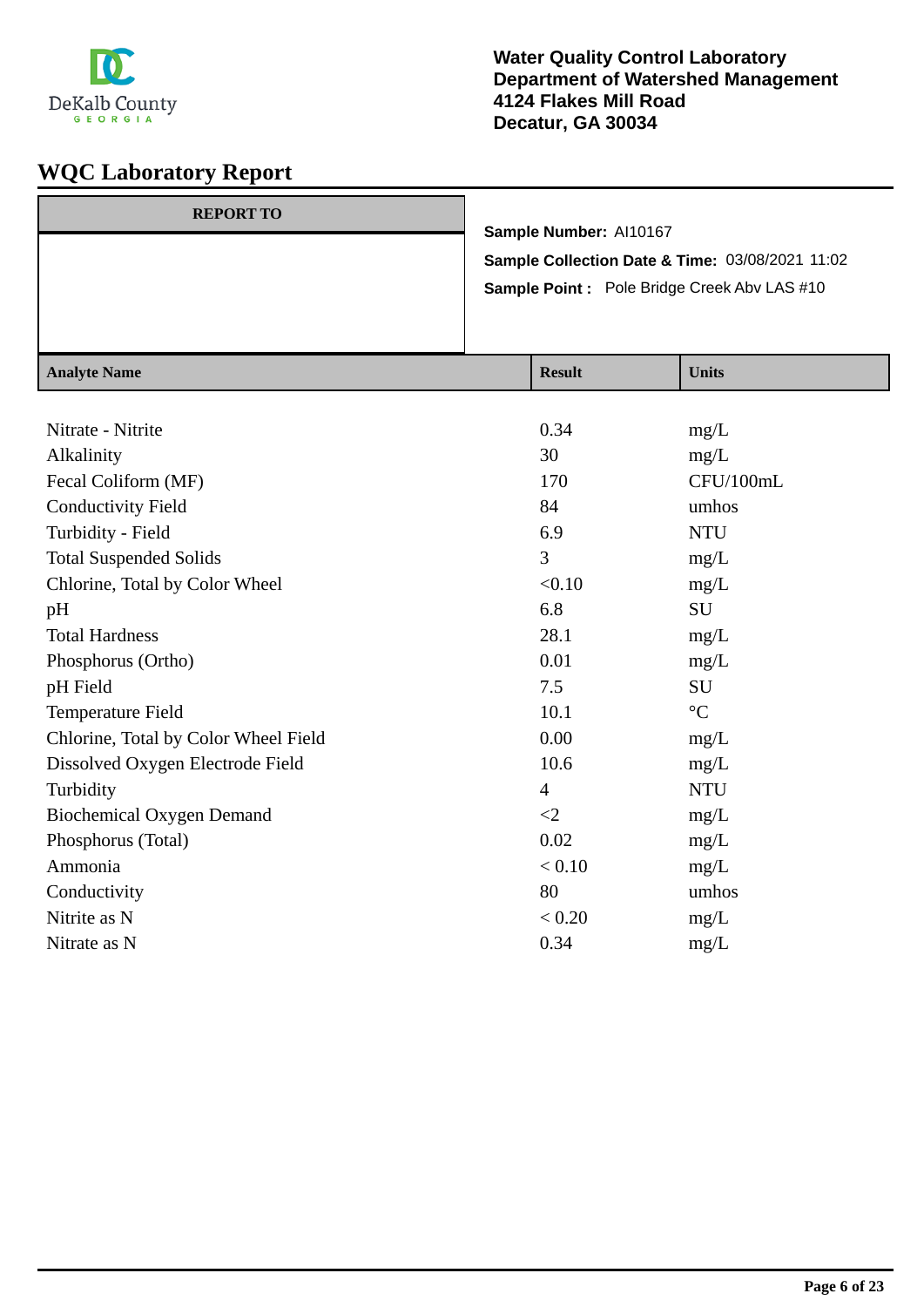

| <b>REPORT TO</b> |                                                 |
|------------------|-------------------------------------------------|
|                  | Sample Number: Al10168                          |
|                  | Sample Collection Date & Time: 03/08/2021 10:32 |
|                  | Sample Point : Pole Bridge Creek Below LAS      |
|                  |                                                 |
|                  |                                                 |

| <b>Analyte Name</b>                  | <b>Result</b>  | <b>Units</b>    |
|--------------------------------------|----------------|-----------------|
|                                      |                |                 |
| Alkalinity                           | 30             | mg/L            |
| <b>Conductivity Field</b>            | 84             | umhos           |
| Turbidity - Field                    | 5.9            | <b>NTU</b>      |
| Turbidity                            | $\overline{4}$ | <b>NTU</b>      |
| Chlorine, Total by Color Wheel       | < 0.10         | mg/L            |
| Phosphorus (Ortho)                   | 0.01           | mg/L            |
| pH                                   | 6.7            | SU              |
| <b>Total Hardness</b>                | 27.9           | mg/L            |
| Chlorine, Total by Color Wheel Field | 0.00           | mg/L            |
| Fecal Coliform (MF)                  | 160            | CFU/100mL       |
| Temperature Field                    | 9.5            | $\rm ^{\circ}C$ |
| Nitrate as N                         | 0.44           | mg/L            |
| Nitrite as N                         | < 0.20         | mg/L            |
| Conductivity                         | 81             | umhos           |
| Ammonia                              | < 0.10         | mg/L            |
| Phosphorus (Total)                   | 0.01           | mg/L            |
| <b>Biochemical Oxygen Demand</b>     | $\leq$ 2       | mg/L            |
| pH Field                             | 7.5            | SU              |
| Dissolved Oxygen Electrode Field     | 10.5           | mg/L            |
| Nitrate - Nitrite                    | 0.44           | mg/L            |
| <b>Total Suspended Solids</b>        | 4              | mg/L            |
|                                      |                |                 |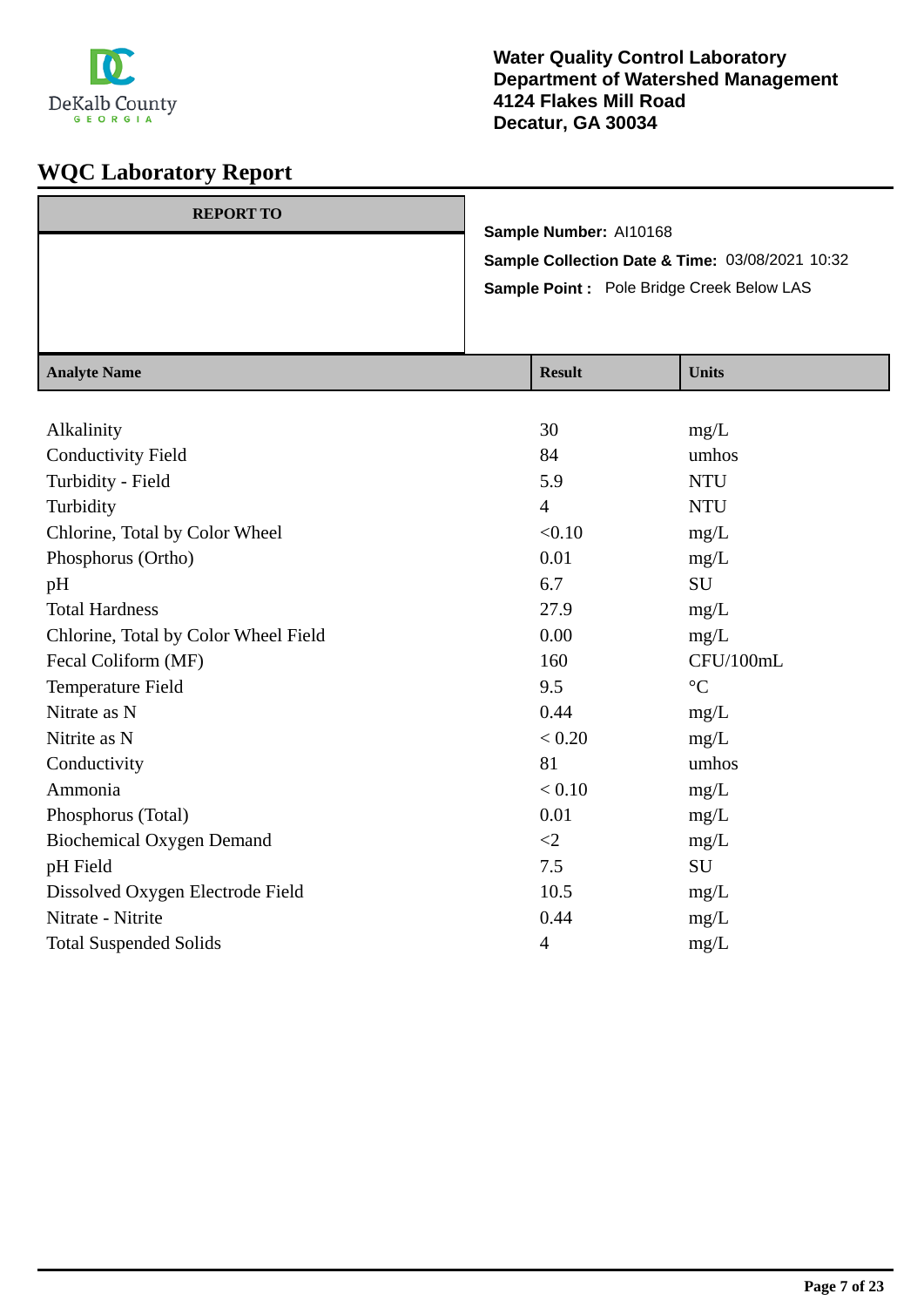

| <b>REPORT TO</b> |                                                  |
|------------------|--------------------------------------------------|
|                  | Sample Number: Al10169                           |
|                  | Sample Collection Date & Time: 03/08/2021 09:05  |
|                  | <b>Sample Point:</b> South River at Moreland Ave |
|                  |                                                  |
|                  |                                                  |

| <b>Analyte Name</b>                  | <b>Result</b>  | <b>Units</b>    |
|--------------------------------------|----------------|-----------------|
|                                      |                |                 |
| Ammonia                              | < 0.10         | mg/L            |
| <b>Total Hardness</b>                | 54.8           | mg/L            |
| Chlorine, Total by Color Wheel       | < 0.10         | mg/L            |
| Dissolved Oxygen Electrode Field     | 10.4           | mg/L            |
| <b>Conductivity Field</b>            | 185            | umhos           |
| Turbidity - Field                    | 4.7            | <b>NTU</b>      |
| <b>Total Suspended Solids</b>        | 3              | mg/L            |
| Phosphorus (Ortho)                   | 0.01           | mg/L            |
| <b>Biochemical Oxygen Demand</b>     | $\leq$ 2       | mg/L            |
| Fecal Coliform (MF)                  | 4000           | CFU/100mL       |
| Conductivity                         | 178            | umhos           |
| Phosphorus (Total)                   | 0.02           | mg/L            |
| Nitrate - Nitrite                    | 1.18           | mg/L            |
| Nitrate as N                         | 1.18           | mg/L            |
| Nitrite as N                         | < 0.20         | mg/L            |
| pH                                   | 7.0            | SU              |
| pH Field                             | 7.5            | SU              |
| Temperature Field                    | 8.3            | $\rm ^{\circ}C$ |
| Turbidity                            | $\overline{4}$ | <b>NTU</b>      |
| Chlorine, Total by Color Wheel Field | 0.00           | mg/L            |
| Alkalinity                           | 50             | mg/L            |
|                                      |                |                 |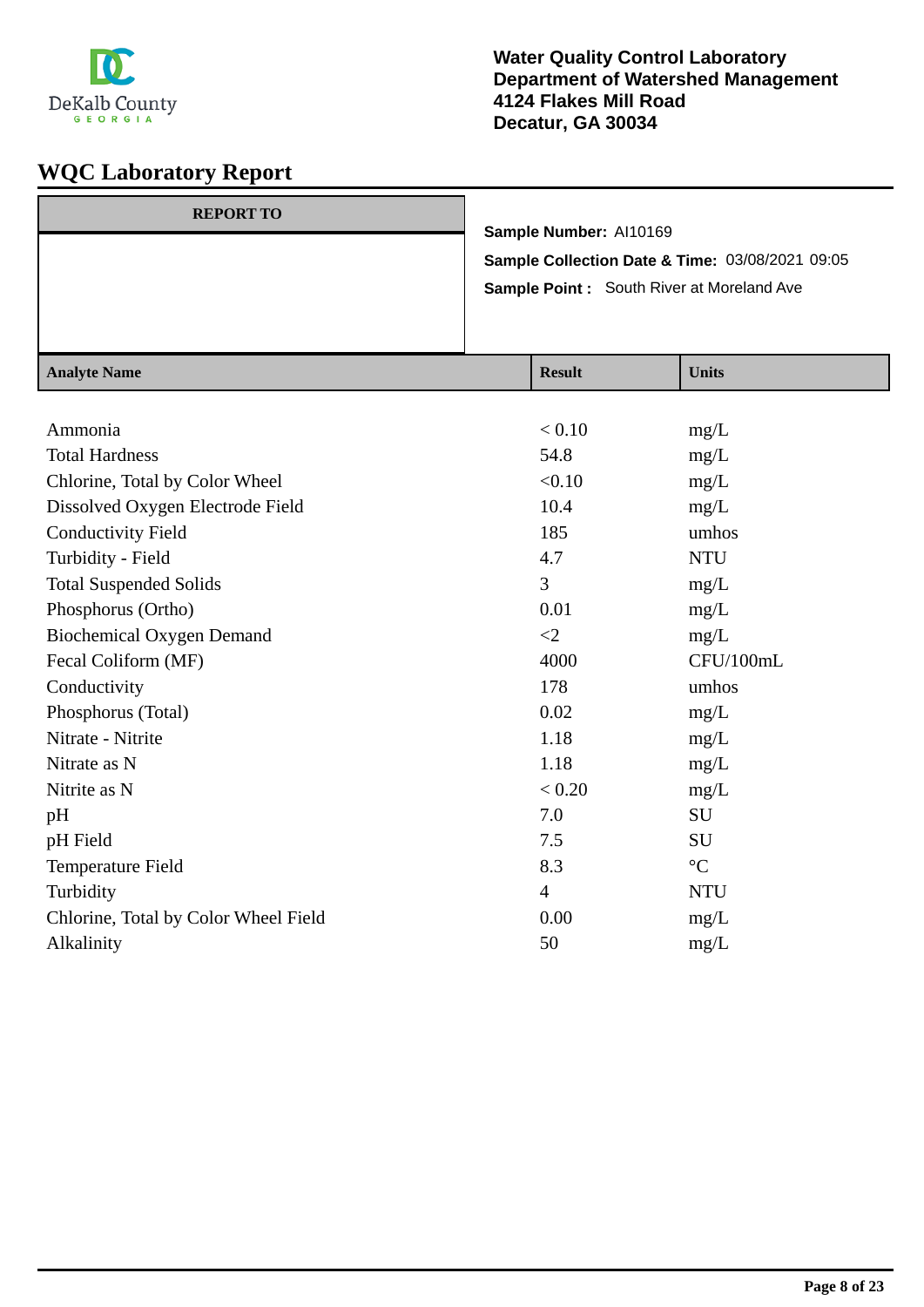

| <b>REPORT TO</b> | Sample Number: Al10170                                                                                            |
|------------------|-------------------------------------------------------------------------------------------------------------------|
|                  | <b>Sample Collection Date &amp; Time: 03/08/2021 08:35</b><br><b>Sample Point:</b> South River at Bouldercrest Rd |
|                  |                                                                                                                   |

| <b>Analyte Name</b>                  | <b>Result</b>  | <b>Units</b>      |
|--------------------------------------|----------------|-------------------|
|                                      |                |                   |
| Dissolved Oxygen Electrode Field     | 10.6           | mg/L              |
| pH Field                             | 7.5            | SU                |
| <b>Total Hardness</b>                | 36.8           | mg/L              |
| Temperature Field                    | 8.0            | $^{\circ}{\rm C}$ |
| Chlorine, Total by Color Wheel Field | 0.00           | mg/L              |
| Nitrate - Nitrite                    | 1.11           | mg/L              |
| Turbidity - Field                    | 5.3            | <b>NTU</b>        |
| <b>Biochemical Oxygen Demand</b>     | 2              | mg/L              |
| <b>Total Suspended Solids</b>        | $\overline{4}$ | mg/L              |
| Nitrate as N                         | 1.11           | mg/L              |
| Nitrite as N                         | < 0.20         | mg/L              |
| Chlorine, Total by Color Wheel       | < 0.10         | mg/L              |
| Ammonia                              | < 0.10         | mg/L              |
| Phosphorus (Total)                   | 0.02           | mg/L              |
| Conductivity                         | 185            | umhos             |
| Alkalinity                           | 56             | mg/L              |
| pH                                   | 7.1            | <b>SU</b>         |
| Phosphorus (Ortho)                   | 0.02           | mg/L              |
| Turbidity                            | $\overline{4}$ | <b>NTU</b>        |
| <b>Conductivity Field</b>            | 193            | umhos             |
| Fecal Coliform (MF)                  | 1100           | CFU/100mL         |
|                                      |                |                   |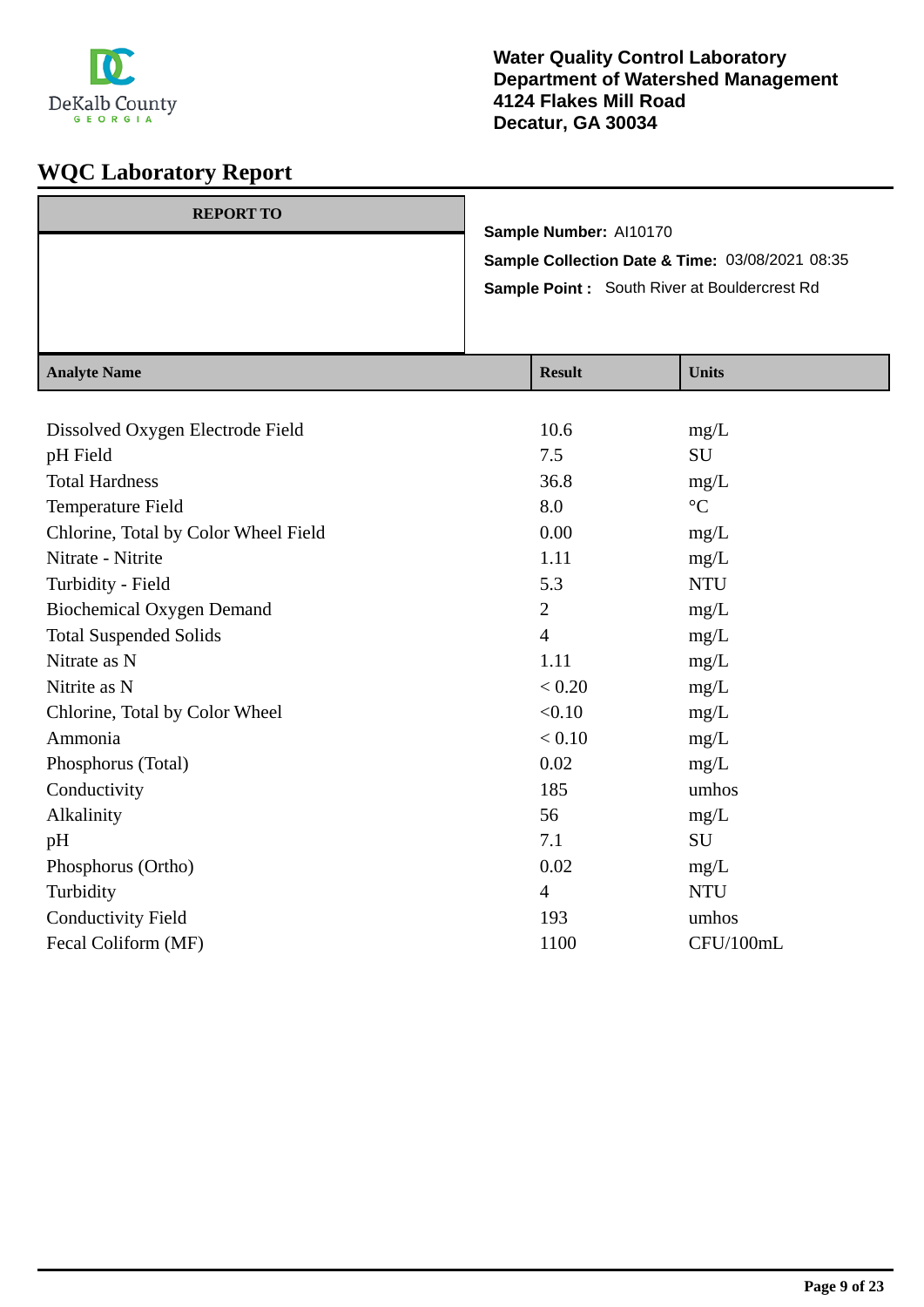

| <b>REPORT TO</b> | Sample Number: Al10171<br>Sample Collection Date & Time: 03/08/2021 11:12<br><b>Sample Point:</b> South River at Klondike Rd |                |
|------------------|------------------------------------------------------------------------------------------------------------------------------|----------------|
| Analyte Name     | <b>Recult</b>                                                                                                                | <b>I</b> Inite |

| <b>Result</b>  | <b>Units</b>    |
|----------------|-----------------|
|                |                 |
| < 0.10         | mg/L            |
| 0.02           | mg/L            |
| 100            | CFU/100mL       |
| 216            | umhos           |
| 9.6            | mg/L            |
| 6.1            | <b>NTU</b>      |
| $\overline{2}$ | mg/L            |
| 55.3           | mg/L            |
| < 0.10         | mg/L            |
| 3              | mg/L            |
| $\overline{4}$ | <b>NTU</b>      |
| 0.00           | mg/L            |
| 208            | umhos           |
| 43             | mg/L            |
| 12.4           | $\rm ^{\circ}C$ |
| 7.5            | SU              |
| 7.1            | SU              |
| < 0.20         | mg/L            |
| 4.06           | mg/L            |
| 4.06           | mg/L            |
| 0.03           | mg/L            |
|                |                 |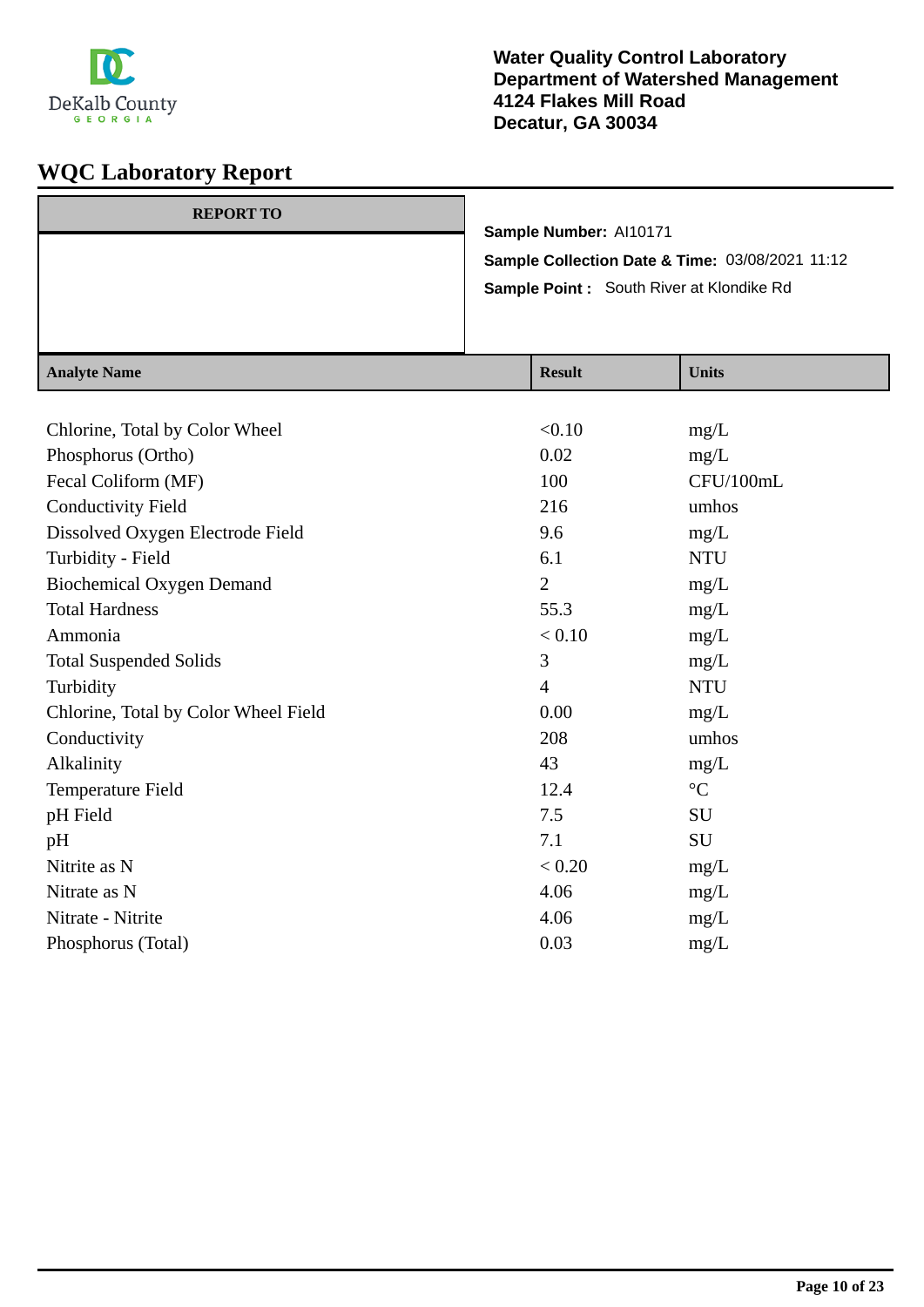

| <b>REPORT TO</b> |                                                 |
|------------------|-------------------------------------------------|
|                  | Sample Number: Al10172                          |
|                  | Sample Collection Date & Time: 03/08/2021 08:48 |
|                  | Sample Point: Entrenchment Creek: Const. Rd.    |
|                  |                                                 |
|                  |                                                 |

| <b>Analyte Name</b>                  | <b>Result</b>  | <b>Units</b>    |
|--------------------------------------|----------------|-----------------|
|                                      |                |                 |
| Turbidity                            | 3              | <b>NTU</b>      |
| Dissolved Oxygen Electrode Field     | 9.9            | mg/L            |
| <b>Total Hardness</b>                | 50.5           | mg/L            |
| Fecal Coliform (MF)                  | 120            | CFU/100mL       |
| <b>Conductivity Field</b>            | 217            | umhos           |
| Turbidity - Field                    | 4.1            | <b>NTU</b>      |
| <b>Total Suspended Solids</b>        | 7              | mg/L            |
| Chlorine, Total by Color Wheel Field | 0.00           | mg/L            |
| pH                                   | 6.9            | SU              |
| Chlorine, Total by Color Wheel       | < 0.10         | mg/L            |
| Phosphorus (Ortho)                   | 0.02           | mg/L            |
| pH Field                             | 7.3            | SU              |
| Nitrate - Nitrite                    | 1.82           | mg/L            |
| Nitrate as N                         | 1.82           | mg/L            |
| Nitrite as N                         | < 0.20         | mg/L            |
| Ammonia                              | < 0.10         | mg/L            |
| Phosphorus (Total)                   | 0.02           | mg/L            |
| <b>Biochemical Oxygen Demand</b>     | $\overline{2}$ | mg/L            |
| Conductivity                         | 208            | umhos           |
| Alkalinity                           | 56             | mg/L            |
| Temperature Field                    | 8.1            | $\rm ^{\circ}C$ |
|                                      |                |                 |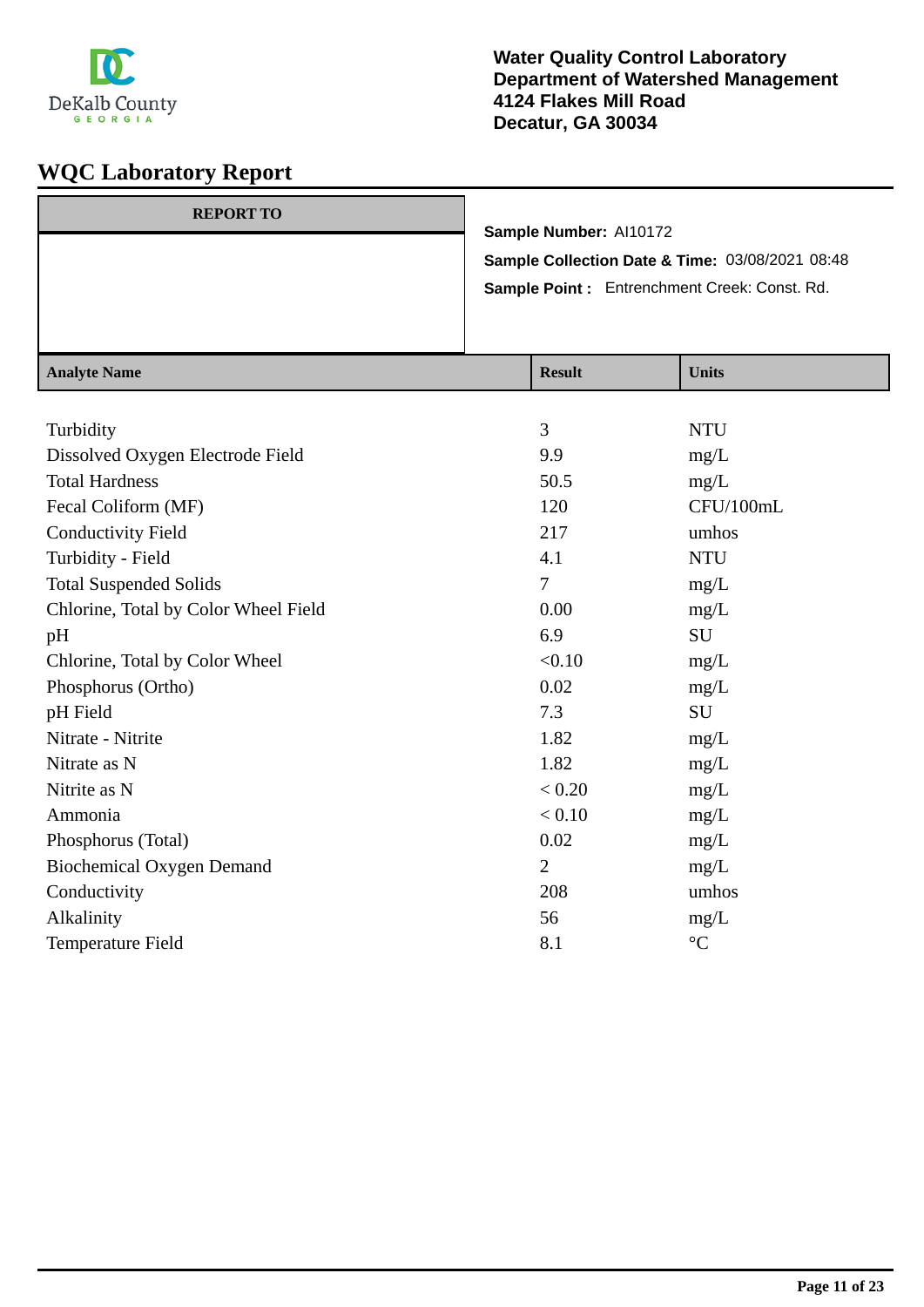

| <b>REPORT TO</b> |                                                 |  |
|------------------|-------------------------------------------------|--|
|                  | Sample Number: Al10194                          |  |
|                  | Sample Collection Date & Time: 03/09/2021 09:05 |  |
|                  | <b>Sample Point: Swift Creek</b>                |  |
|                  |                                                 |  |
|                  |                                                 |  |
|                  |                                                 |  |

| <b>Analyte Name</b>              | <b>Result</b> | <b>Units</b>    |
|----------------------------------|---------------|-----------------|
|                                  |               |                 |
| <b>Total Hardness</b>            | 17.4          | mg/L            |
| Chlorine, Total by Color Wheel   | < 0.10        | mg/L            |
| pH                               | 6.3           | SU              |
| Fecal Coliform (MF)              | 60            | CFU/100mL       |
| <b>Total Suspended Solids</b>    | 10            | mg/L            |
| Turbidity                        | 12            | <b>NTU</b>      |
| Dissolved Oxygen Electrode Field | 9.7           | mg/L            |
| Ammonia                          | < 0.10        | mg/L            |
| Phosphorus (Total)               | 0.02          | mg/L            |
| <b>Biochemical Oxygen Demand</b> | $\leq$ 2      | mg/L            |
| pH Field                         | 7.1           | SU              |
| Alkalinity                       | 24            | mg/L            |
| Temperature Field                | 8.9           | $\rm ^{\circ}C$ |
| Conductivity                     | 85.8          | umhos           |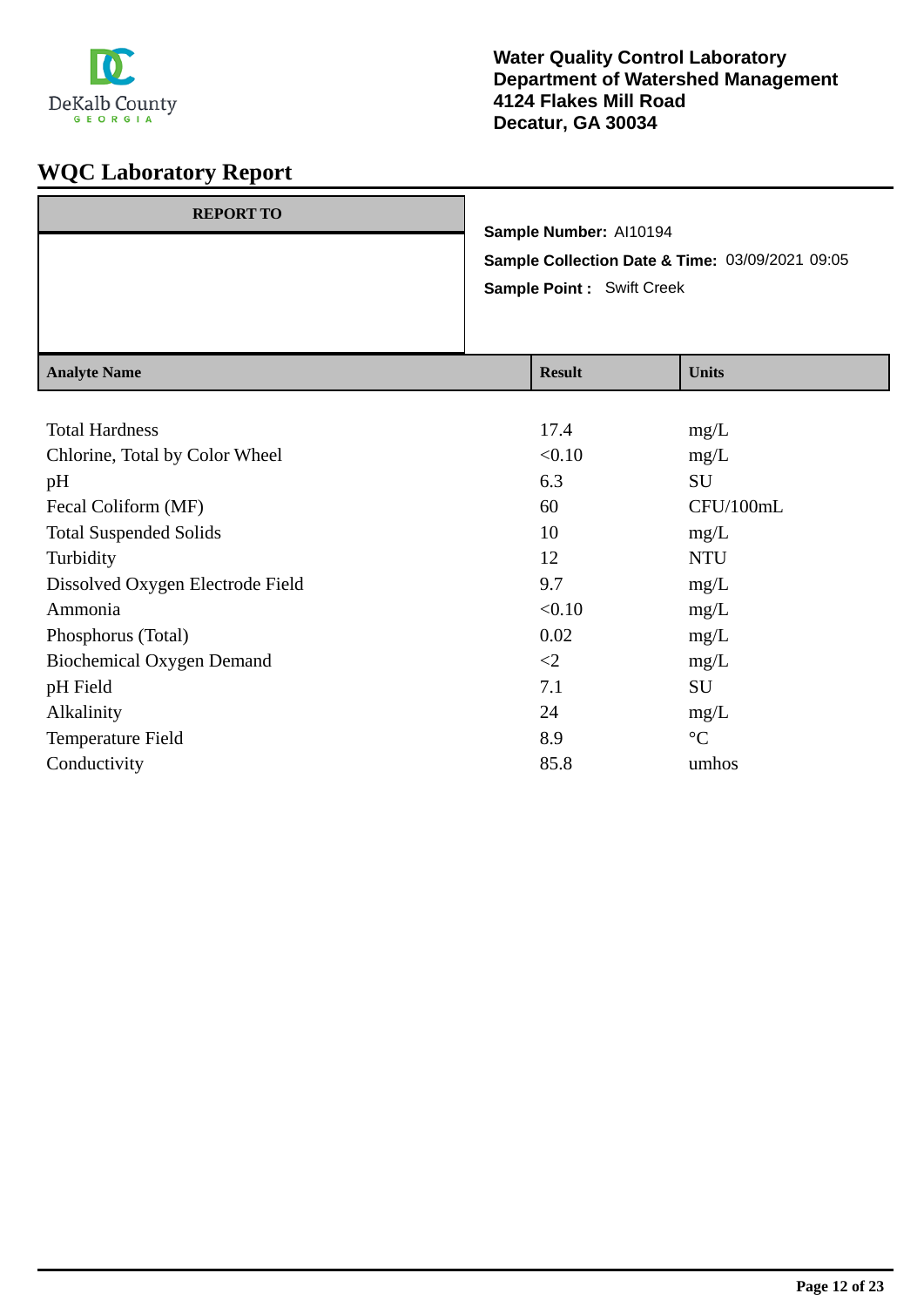

|  | Sample Number: Al10195 | <b>Sample Collection Date &amp; Time: 03/09/2021 09:22</b> |
|--|------------------------|------------------------------------------------------------|
|  |                        | Sample Point : Stone Mountain Ck Rock Chapel               |

| Analyte Name                     | Result   | <b>UIIII</b> S  |
|----------------------------------|----------|-----------------|
|                                  |          |                 |
| Fecal Coliform (MF)              | 20       | CFU/100mL       |
| <b>Total Suspended Solids</b>    | $\leq$ 1 | mg/L            |
| pH                               | 6.4      | SU              |
| Chlorine, Total by Color Wheel   | < 0.10   | mg/L            |
| <b>Total Hardness</b>            | 25.6     | mg/L            |
| Turbidity                        | 3        | <b>NTU</b>      |
| Conductivity                     | 69.8     | umhos           |
| Phosphorus (Total)               | 0.01     | mg/L            |
| Biochemical Oxygen Demand        | $\leq$   | mg/L            |
| Alkalinity                       | 20       | mg/L            |
| pH Field                         | 7.4      | SU              |
| Dissolved Oxygen Electrode Field | 10.2     | mg/L            |
| Temperature Field                | 10.9     | $\rm ^{\circ}C$ |
| Ammonia                          | < 0.10   | mg/L            |
|                                  |          |                 |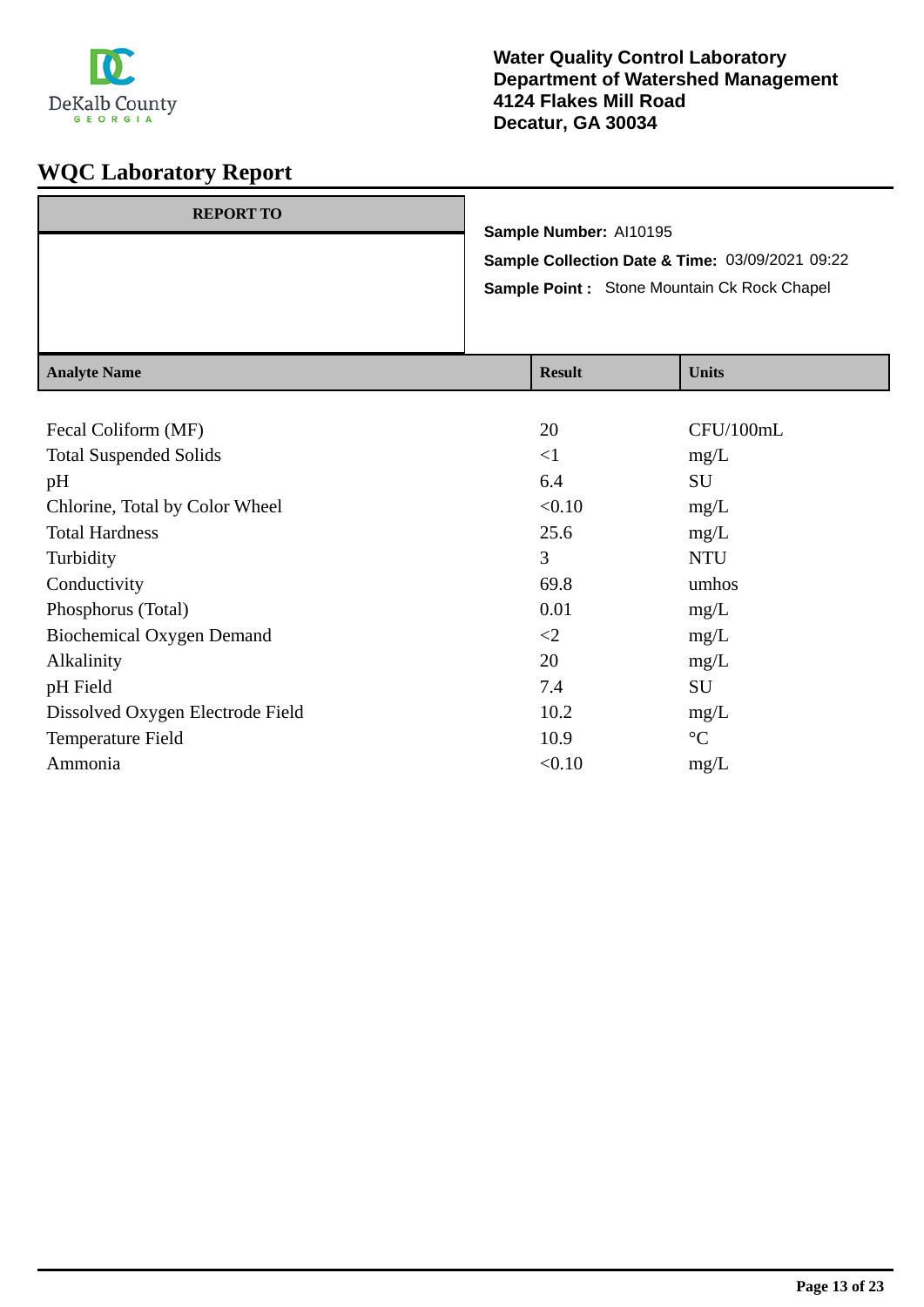

| <b>REPORT TO</b> |                            | Sample Number: Al10196 |                                                 |
|------------------|----------------------------|------------------------|-------------------------------------------------|
|                  |                            |                        | Sample Collection Date & Time: 03/09/2021 10:30 |
|                  |                            |                        | Sample Point: Stone Mountain Ck Lilburn Road    |
|                  |                            |                        |                                                 |
|                  |                            |                        |                                                 |
| $A$ notre Nome   | $\mathbf{D}_{\alpha}$ . 14 |                        | $\mathbf{H}$ $\mathbf{L}$ $\mathbf{L}$          |

| <b>Result</b> | Units           |
|---------------|-----------------|
|               |                 |
| 0.01          | mg/L            |
| $\leq$ 1      | mg/L            |
| 210           | CFU/100mL       |
| 6.7           | SU              |
| < 0.10        | mg/L            |
| 28.8          | mg/L            |
| 5             | <b>NTU</b>      |
| 10.2          | $\rm ^{\circ}C$ |
| < 0.10        | mg/L            |
| $\leq$        | mg/L            |
| 42            | mg/L            |
| 7.5           | SU              |
| 10.3          | mg/L            |
| 116.4         | umhos           |
|               |                 |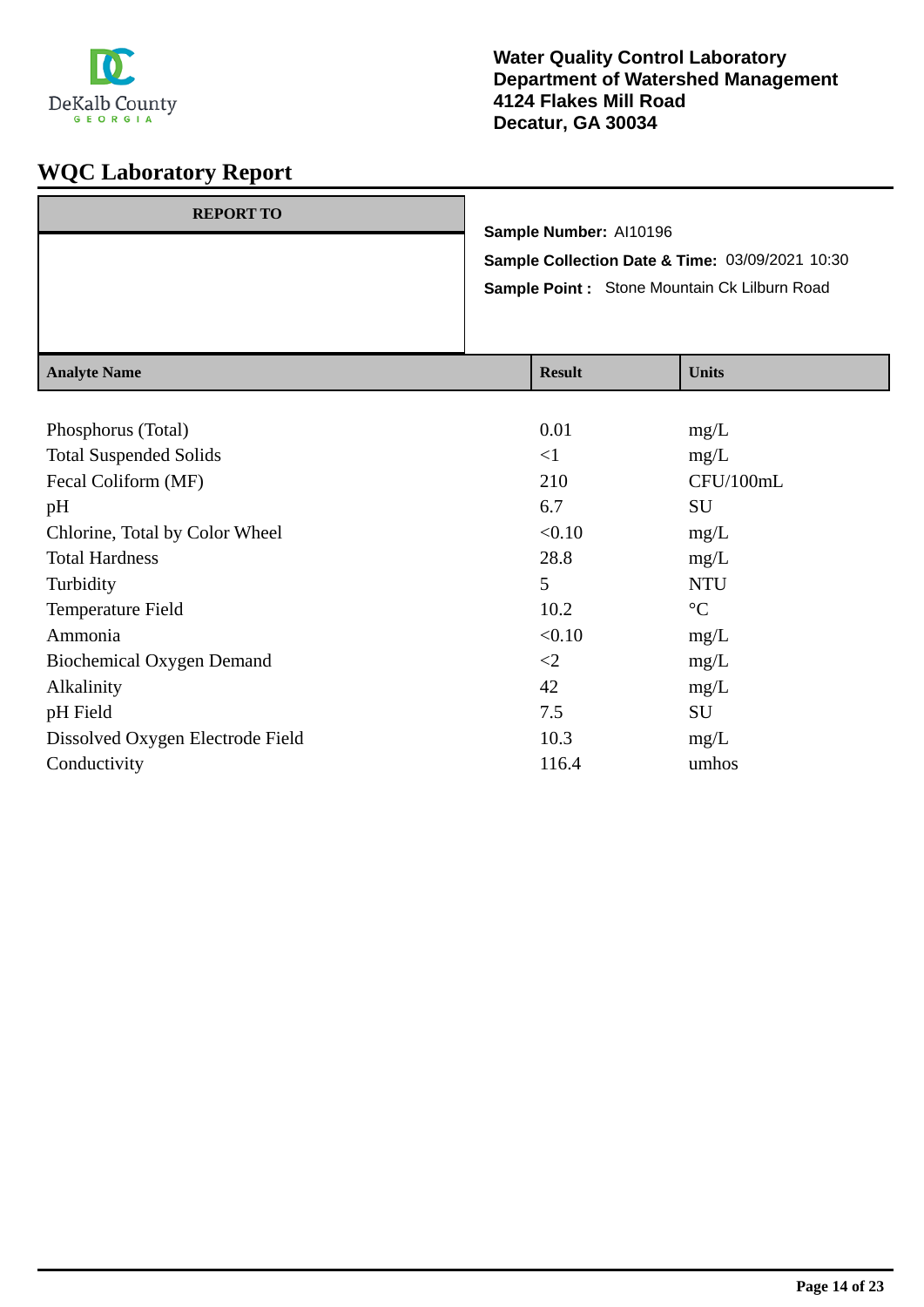

| <b>REPORT TO</b> |                                                 |
|------------------|-------------------------------------------------|
|                  | Sample Number: Al10197                          |
|                  | Sample Collection Date & Time: 03/09/2021 09:30 |
|                  | Sample Point : Yellow River Rock Chapel Rd      |
|                  |                                                 |
|                  |                                                 |

| <b>Analyte Name</b>              | <b>Result</b> | <b>Units</b>    |
|----------------------------------|---------------|-----------------|
|                                  |               |                 |
| Conductivity                     | 159.3         | umhos           |
| Fecal Coliform (MF)              | 90            | CFU/100mL       |
| pH                               | 7.4           | SU              |
| Chlorine, Total by Color Wheel   | < 0.10        | mg/L            |
| <b>Total Suspended Solids</b>    | $\leq$ 1      | mg/L            |
| Turbidity                        | 5             | <b>NTU</b>      |
| Phosphorus (Total)               | 0.01          | mg/L            |
| <b>Biochemical Oxygen Demand</b> | $\leq$ 2      | mg/L            |
| Alkalinity                       | 45            | mg/L            |
| pH Field                         | 7.6           | SU              |
| Dissolved Oxygen Electrode Field | 10.6          | mg/L            |
| Temperature Field                | 10.5          | $\rm ^{\circ}C$ |
| Ammonia                          | < 0.10        | mg/L            |
| <b>Total Hardness</b>            | 40.8          | mg/L            |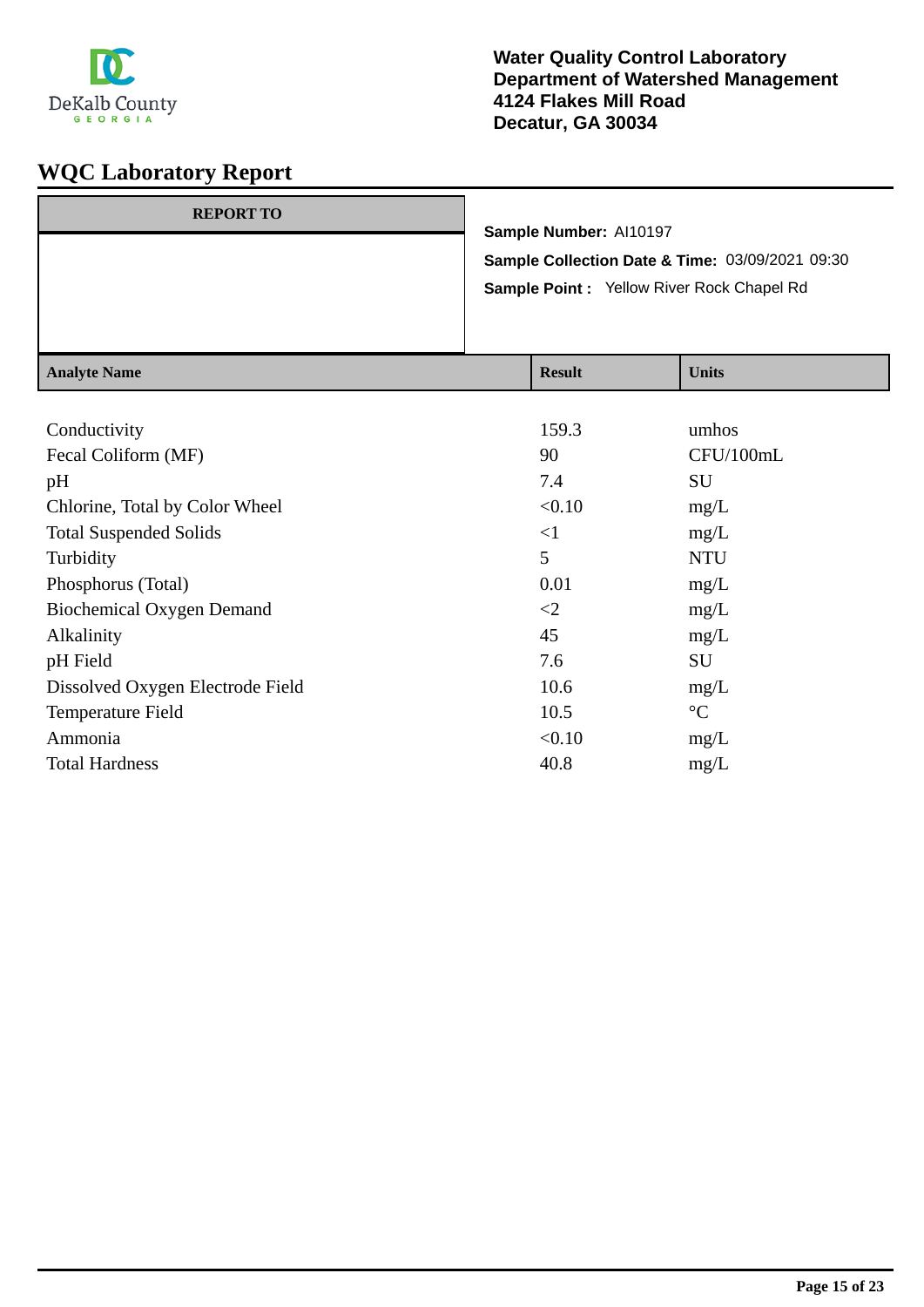

| <b>REPORT TO</b> |                                                 |
|------------------|-------------------------------------------------|
|                  | Sample Number: Al10198                          |
|                  | Sample Collection Date & Time: 03/09/2021 09:45 |
|                  | Sample Point : Yellow River Pleasant Hill Rd    |
|                  |                                                 |
|                  |                                                 |

| <b>Analyte Name</b>              | <b>Result</b> | <b>Units</b>    |
|----------------------------------|---------------|-----------------|
|                                  |               |                 |
| Ammonia                          | < 0.10        | mg/L            |
| <b>Total Suspended Solids</b>    | 3             | mg/L            |
| Fecal Coliform (MF)              | 60            | CFU/100mL       |
| pH                               | 7.2           | <b>SU</b>       |
| Chlorine, Total by Color Wheel   | < 0.10        | mg/L            |
| <b>Total Hardness</b>            | 43.8          | mg/L            |
| Conductivity                     | 125.3         | umhos           |
| Phosphorus (Total)               | 0.02          | mg/L            |
| <b>Biochemical Oxygen Demand</b> | $\leq$        | mg/L            |
| Alkalinity                       | 39            | mg/L            |
| pH Field                         | 7.7           | SU              |
| Dissolved Oxygen Electrode Field | 10.5          | mg/L            |
| Temperature Field                | 10.9          | $\rm ^{\circ}C$ |
| Turbidity                        | 8             | <b>NTU</b>      |
|                                  |               |                 |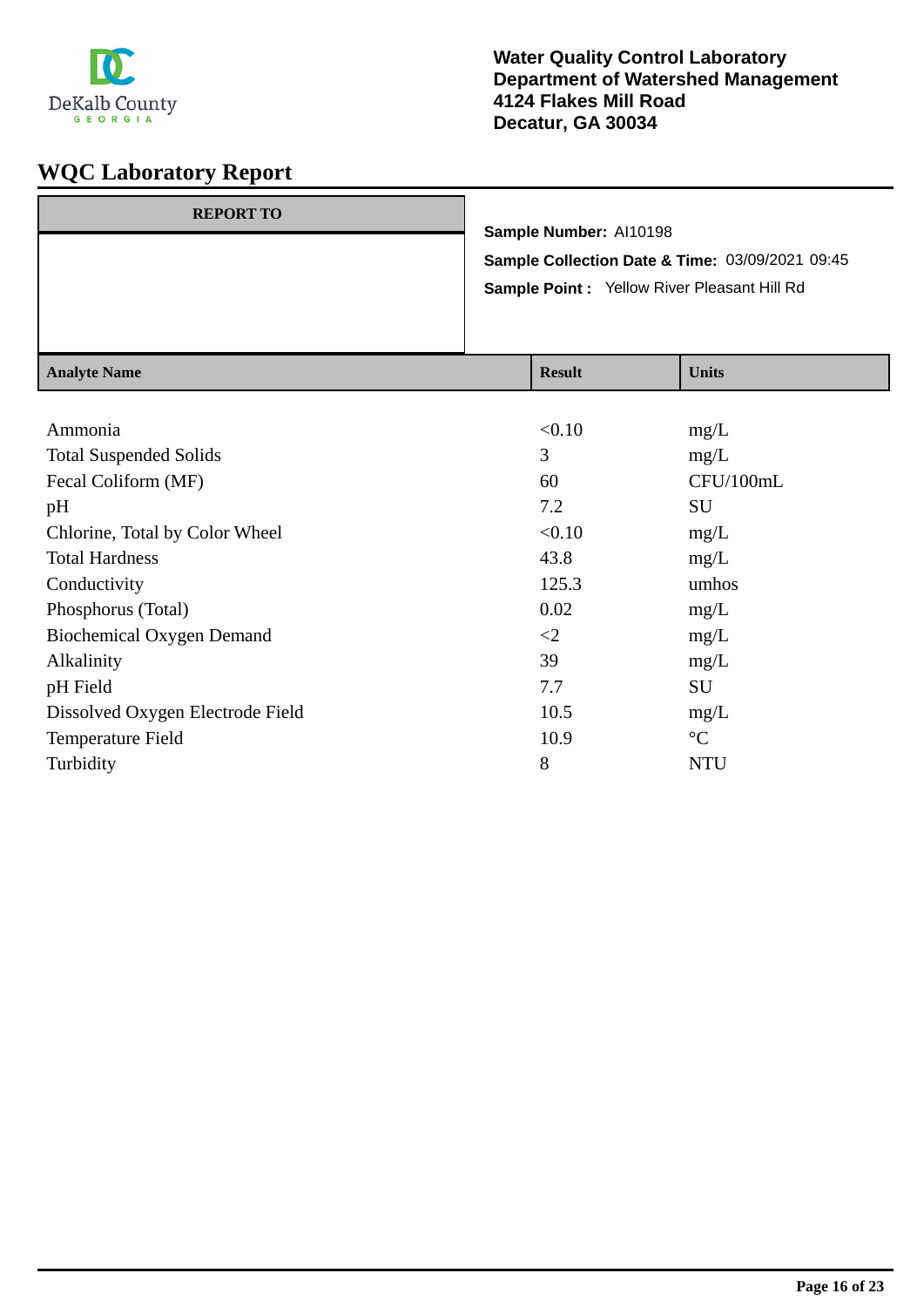

| <b>REPORT TO</b> |                                                 |
|------------------|-------------------------------------------------|
|                  | Sample Number: Al10199                          |
|                  | Sample Collection Date & Time: 03/09/2021 10:16 |
|                  | Sample Point : Little Stone Mountain Creek      |
|                  |                                                 |
|                  |                                                 |

| <b>Result</b>  | <b>Units</b>    |
|----------------|-----------------|
|                |                 |
| 7.4            | SU              |
| $\overline{4}$ | <b>NTU</b>      |
| 11             | mg/L            |
| 6.9            | SU              |
| 128            | umhos           |
| 20             | CFU/100mL       |
| < 0.10         | mg/L            |
| 28.8           | mg/L            |
| < 0.10         | mg/L            |
| 0.01           | mg/L            |
| 44             | mg/L            |
| 11.1           | mg/L            |
| 9.8            | $\rm ^{\circ}C$ |
| $\leq$         | mg/L            |
| 122.2          | umhos           |
|                |                 |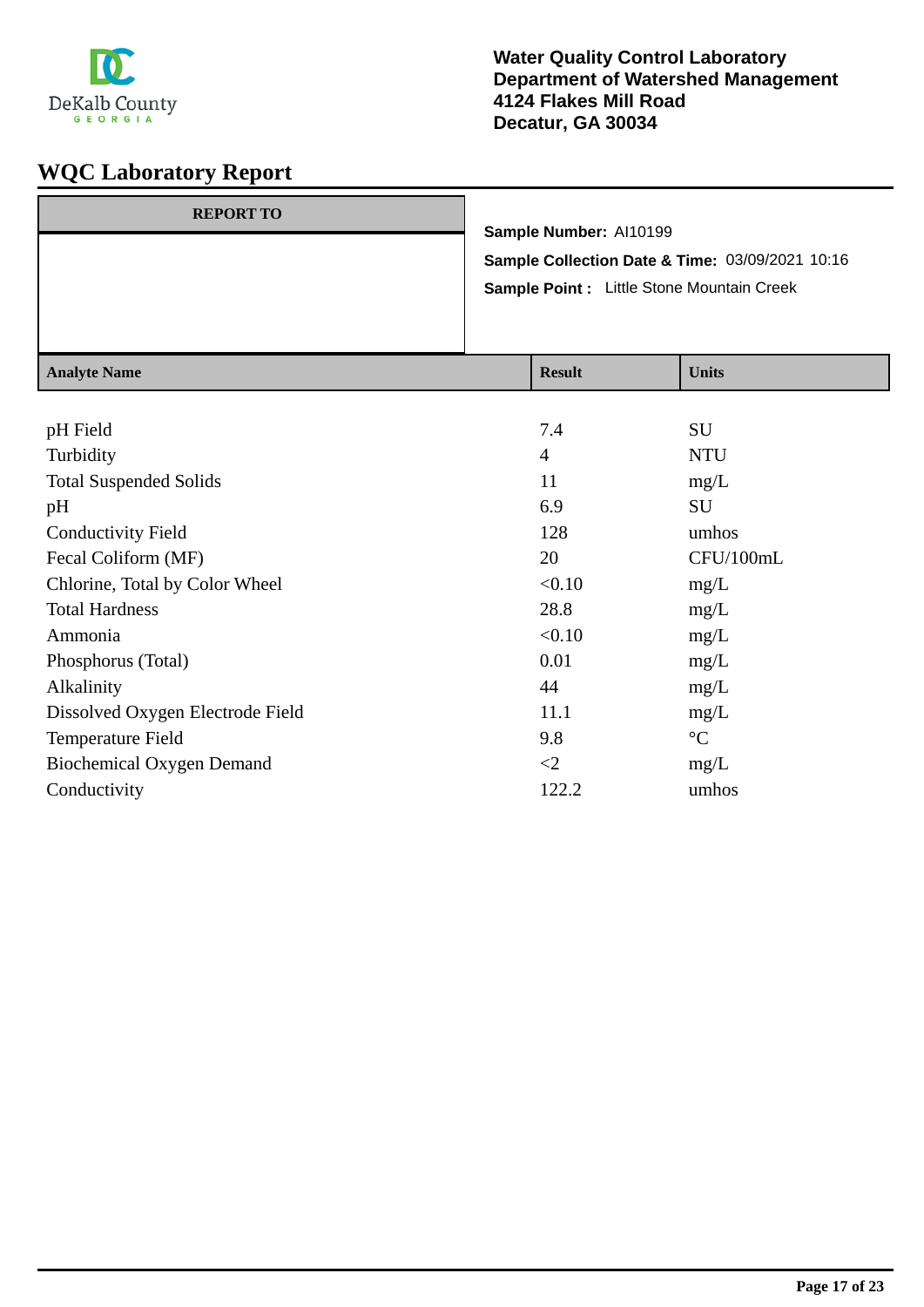

| <b>REPORT TO</b>                 | Sample Number: Al10200<br>Lithonia | Sample Collection Date & Time: 03/09/2021 08:48<br><b>Sample Point:</b> Fecal monitoring site at Bruce St. |
|----------------------------------|------------------------------------|------------------------------------------------------------------------------------------------------------|
| <b>Analyte Name</b>              | <b>Result</b>                      | <b>Units</b>                                                                                               |
|                                  |                                    |                                                                                                            |
| <b>Conductivity Field</b>        | 115                                | umhos                                                                                                      |
| Turbidity - Field                | 3.5                                | <b>NTU</b>                                                                                                 |
| Fecal Coliform (MF)              | 60                                 | CFU/100mL                                                                                                  |
| pH Field                         | 6.8                                | SU                                                                                                         |
| Temperature Field                | 9.8                                | $\rm ^{\circ}C$                                                                                            |
| Dissolved Oxygen Electrode Field | 10.4                               | mg/L                                                                                                       |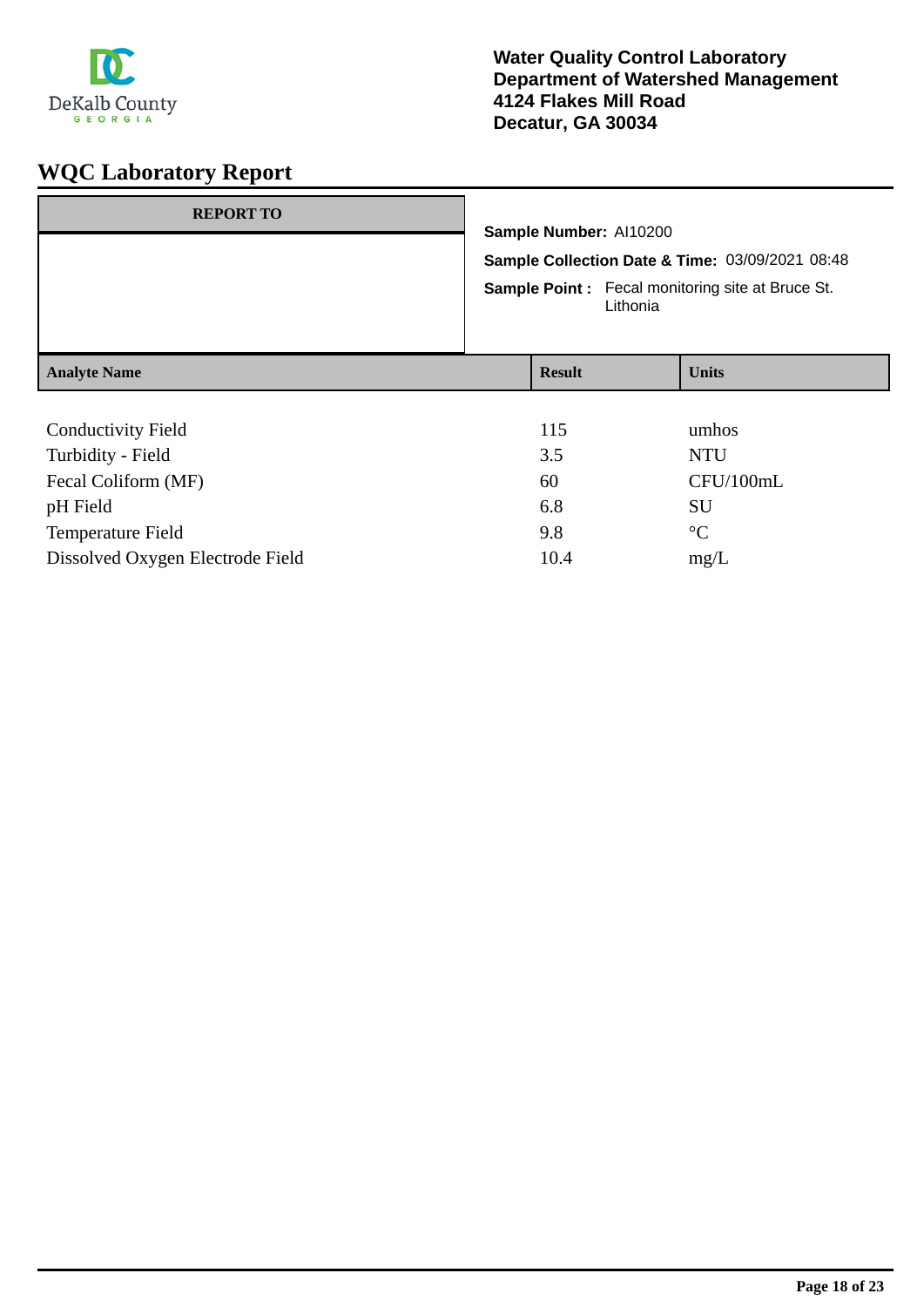

| <b>REPORT TO</b> | Sample Number: Al10223                          |
|------------------|-------------------------------------------------|
|                  | Sample Collection Date & Time: 03/10/2021 10:00 |
|                  | Sample Point: Ball Mill Creek: Dunwoody Club    |
|                  |                                                 |

| <b>Analyte Name</b>              | <b>Result</b> | <b>Units</b>    |
|----------------------------------|---------------|-----------------|
|                                  |               |                 |
| Alkalinity                       | 36            | mg/L            |
| Fecal Coliform (MF)              | 90            | CFU/100mL       |
| Chlorine, Total by Color Wheel   | < 0.10        | mg/L            |
| Turbidity                        | 3             | <b>NTU</b>      |
| <b>Total Hardness</b>            | 37.8          | mg/L            |
| <b>Total Suspended Solids</b>    | 5             | mg/L            |
| Conductivity                     | 113           | umhos           |
| <b>Biochemical Oxygen Demand</b> | $\leq$        | mg/L            |
| pH Field                         | 7.5           | SU              |
| pH                               | 6.3           | SU              |
| Dissolved Oxygen Electrode Field | 10.0          | mg/L            |
| Temperature Field                | 10.7          | $\rm ^{\circ}C$ |
| Phosphorus (Total)               | 0.02          | mg/L            |
| Ammonia                          | < 0.10        | mg/L            |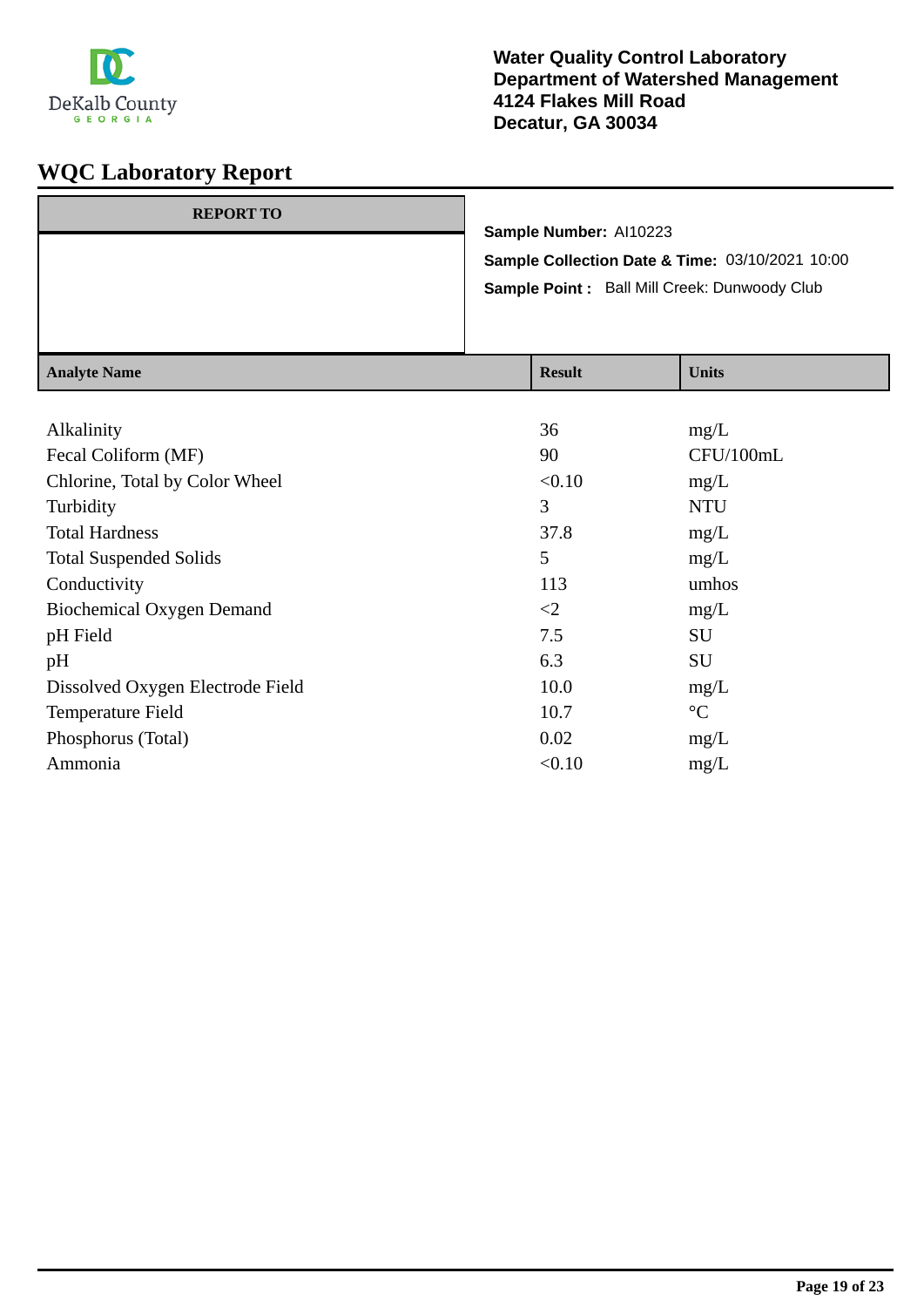

| <b>REPORT TO</b> | Sample Number: Al10224                          |
|------------------|-------------------------------------------------|
|                  |                                                 |
|                  | Sample Collection Date & Time: 03/10/2021 09:40 |
|                  | Sample Point: Bubbling Creek: Harts Mill Rd     |
|                  |                                                 |
|                  |                                                 |
|                  |                                                 |

| <b>Analyte Name</b>              | <b>Result</b>  | <b>Units</b>    |
|----------------------------------|----------------|-----------------|
|                                  |                |                 |
| Phosphorus (Total)               | 0.01           | mg/L            |
| <b>Total Suspended Solids</b>    | 8              | mg/L            |
| Fecal Coliform (MF)              | 50             | CFU/100mL       |
| Chlorine, Total by Color Wheel   | < 0.10         | mg/L            |
| Turbidity                        | $\overline{2}$ | <b>NTU</b>      |
| <b>Total Hardness</b>            | 49.1           | mg/L            |
| Ammonia                          | < 0.10         | mg/L            |
| <b>Biochemical Oxygen Demand</b> | $\leq$ 2       | mg/L            |
| Alkalinity                       | 38             | mg/L            |
| pH Field                         | 7.5            | SU              |
| pH                               | 6.8            | SU              |
| Dissolved Oxygen Electrode Field | 11.2           | mg/L            |
| Temperature Field                | 10.0           | $\rm ^{\circ}C$ |
| Conductivity                     | 143            | umhos           |
|                                  |                |                 |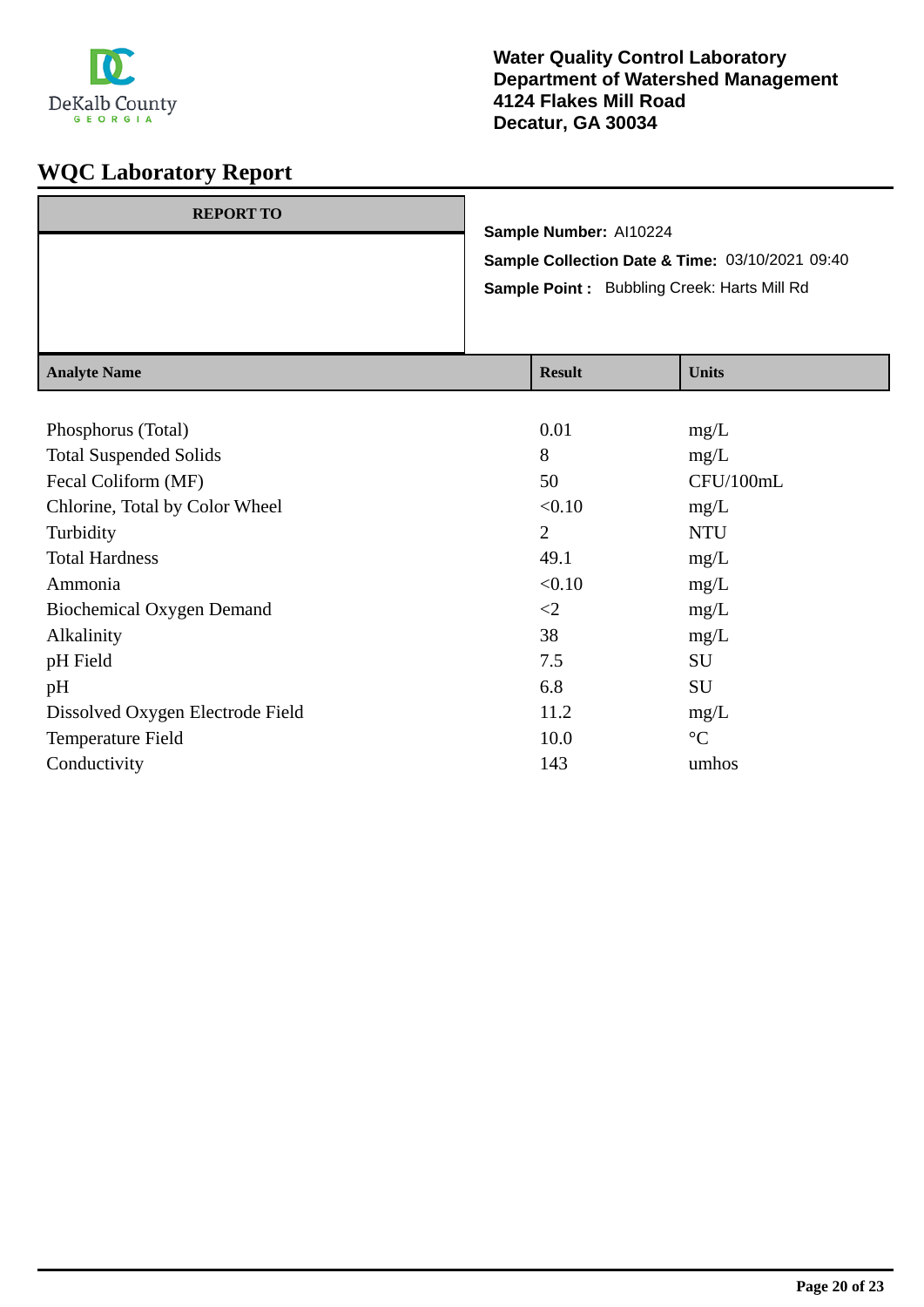

| Sample Number: Al10225<br>Sample Collection Date & Time: 03/10/2021 09:15<br>Sample Point: Burnt Fork Creek: N D Hill Rd. | $A$ noted Nome   |  | $\mathbf{D}_{\alpha}$ . 14 | $\mathbf{H}$ $\mathbf{L}$ $\mathbf{L}$ |
|---------------------------------------------------------------------------------------------------------------------------|------------------|--|----------------------------|----------------------------------------|
|                                                                                                                           |                  |  |                            |                                        |
|                                                                                                                           |                  |  |                            |                                        |
|                                                                                                                           | <b>REPORT TO</b> |  |                            |                                        |

| Analyte Name                     | result         | <b>UIIII</b> S  |
|----------------------------------|----------------|-----------------|
|                                  |                |                 |
| Dissolved Oxygen Electrode Field | 10.1           | mg/L            |
| Conductivity                     | 114            | umhos           |
| Fecal Coliform (MF)              | 33000          | CFU/100mL       |
| Chlorine, Total by Color Wheel   | < 0.10         | mg/L            |
| <b>Total Suspended Solids</b>    | 20             | mg/L            |
| Turbidity                        | 9              | <b>NTU</b>      |
| <b>Total Hardness</b>            | 39.7           | mg/L            |
| Phosphorus (Total)               | 0.02           | mg/L            |
| <b>Biochemical Oxygen Demand</b> | $\overline{2}$ | mg/L            |
| Alkalinity                       | 33             | mg/L            |
| pH                               | 6.5            | SU              |
| Temperature Field                | 10.2           | $\rm ^{\circ}C$ |
| Ammonia                          | < 0.10         | mg/L            |
| pH Field                         | 7.2            | SU              |
|                                  |                |                 |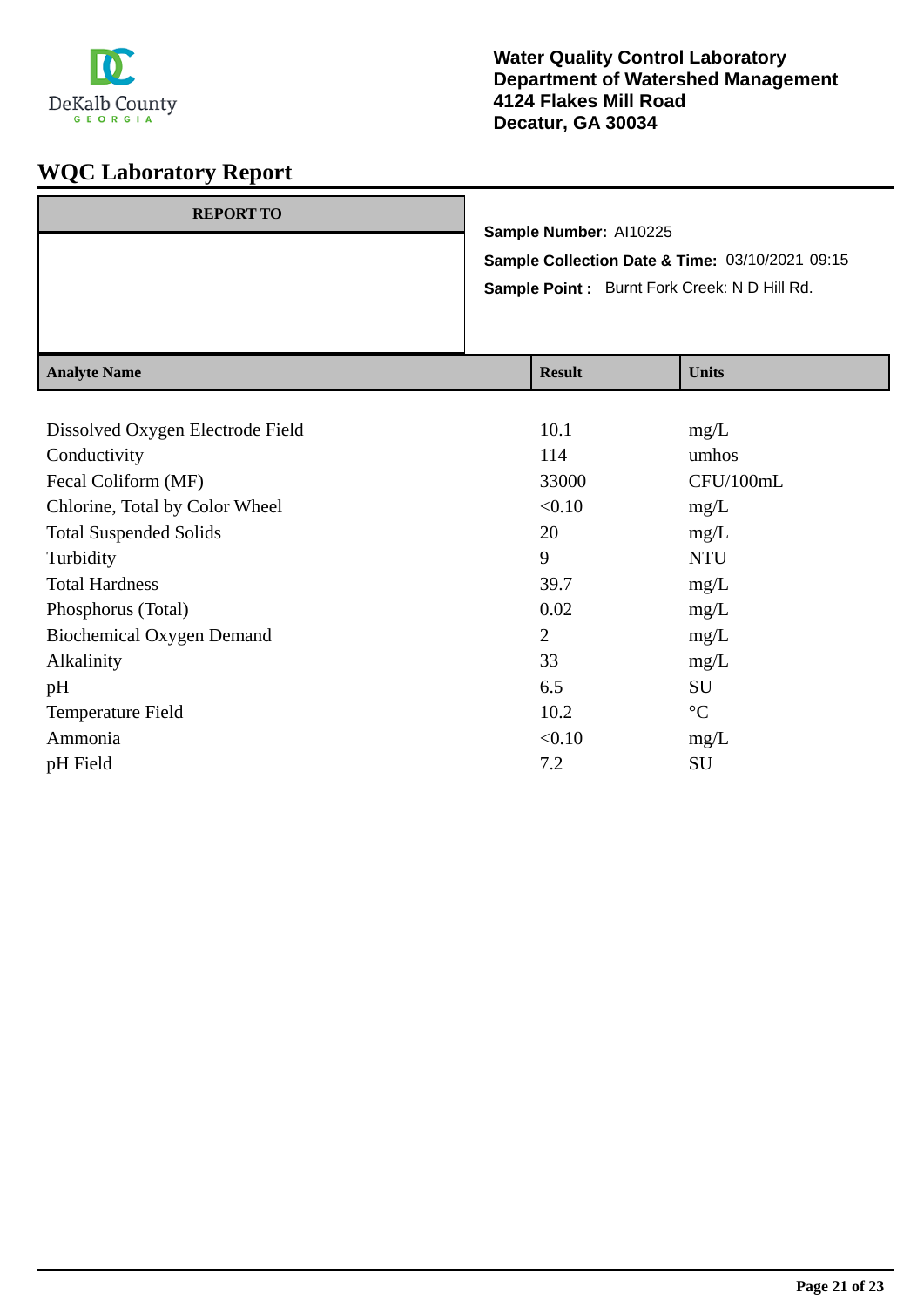

| <b>REPORT TO</b>                                 |                                                                                      |                      |              |
|--------------------------------------------------|--------------------------------------------------------------------------------------|----------------------|--------------|
|                                                  | Sample Number: Al10258                                                               |                      |              |
|                                                  | Sample Collection Date & Time: 03/11/2021 09:20                                      |                      |              |
|                                                  | <b>Sample Point:</b> Fecal monitoring site at Dekalb<br>Memorial Park (Wilkinson Dr) |                      |              |
| <b>Analyte Name</b>                              |                                                                                      | <b>Result</b>        | <b>Units</b> |
|                                                  |                                                                                      |                      |              |
| pH Field                                         |                                                                                      | 7.3                  | SU           |
| Turbidity - Field                                |                                                                                      | 5.3                  | <b>NTU</b>   |
| Dissolved Oxygen Electrode Field                 |                                                                                      | 10.3                 | mg/L         |
| $\sim$ $\sim$ $\sim$ $\sim$ $\sim$ $\sim$ $\sim$ |                                                                                      | $\sim$ $\sim$ $\sim$ |              |

| Conductivity Field  | 217  | umhos       |
|---------------------|------|-------------|
| Temperature Field   | 12.4 | $^{\circ}C$ |
| Fecal Coliform (MF) | 480  | CFU/100mL   |